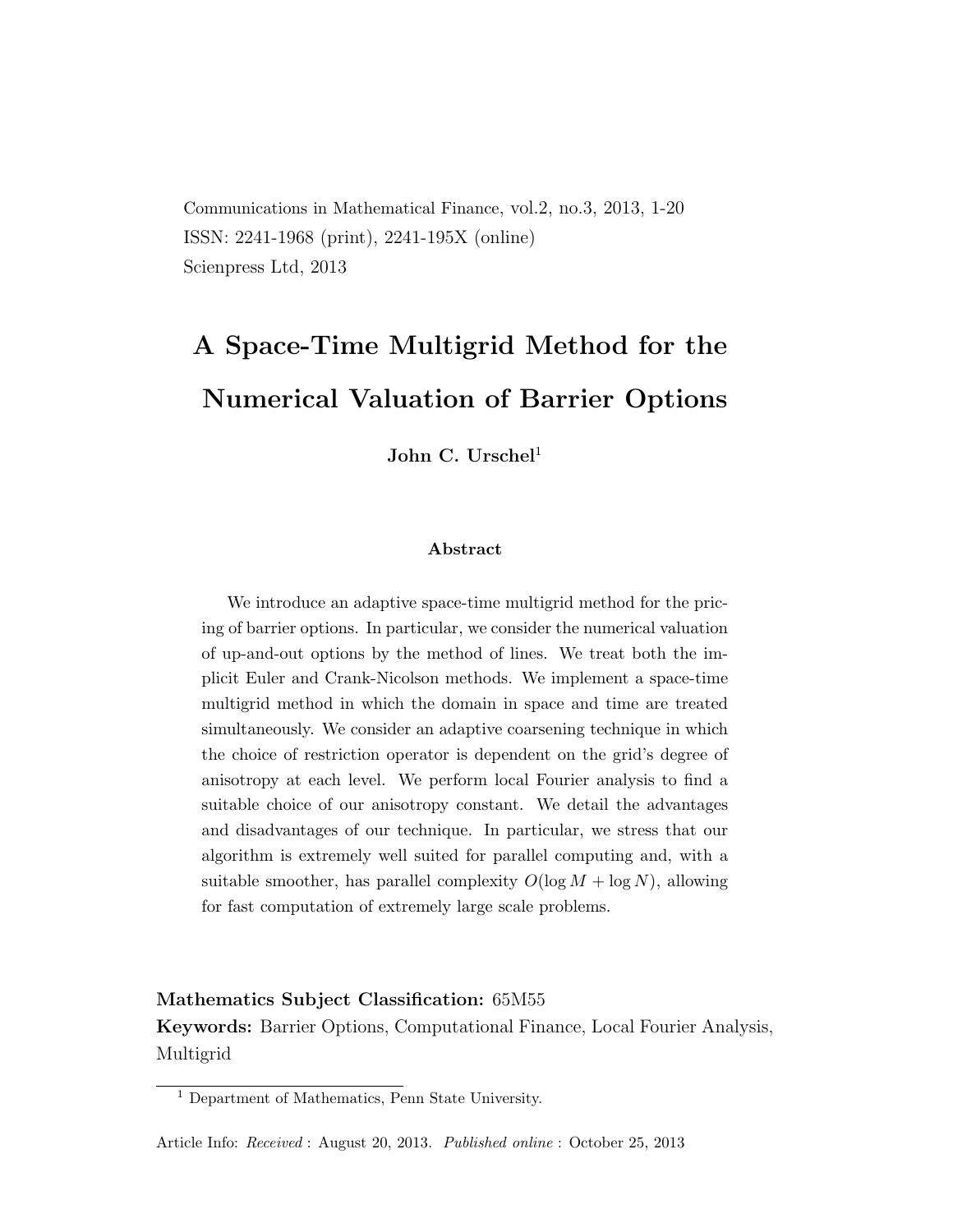#### 1 Introduction

The numerical computation of the fair value price of a given barrier option is a particularly relevant problem in finance, due to the lack of closed-form representations for their valuation under the majority of models. There exist nuances for the case of the barrier option that separates it from the general vanilla case. Options with a barrier are extremely sensitive to mispecifications in parameter estimation, due to the discontinuitites in the payoffs, leading to large Gamma ( $\Gamma = \frac{\partial^2 V}{\partial S^2}$ ) and Vega ( $\nu = \frac{\partial V}{\partial \sigma}$ ), and resulting in large pricing errors [1]. We have closed form solutions for the Black Scholes model, however, in cases where more sophisticated volatility models are used, exact solutions no longer exist. However, due to reasons stated above, such volatility models are particularly useful for barrier options.

There exists a number of different techniques for pricing options. In particular, the two main techniques used in practice are to estimate the price by Monte Carlo methods or by solving the corresponding partial differential equation (PDE). We consider the latter approach exclusively. The PDE approach requires the computation of the solution of a second order linear parabolic equation. We consider discretization by the method of lines with finite differences. We apply multigrid (MG) methods to the given discretization, treating the entire grid simultaneously and introducing an adaptive restriction procedure that depends on the PDE's characteristics and the given discretization.

Treating the entire grid simultaneously allows for full parallelization of the algorithm. For a grid with  $N$  points in space and  $M$  in time, multigrid in space with time-stepping has parallel complexity  $O(M \log N)$ . In contrast, treating the grid as a whole with a suitable smoother results in parallel complexity  $O(\log M + \log N)$ . For fine grids, this difference is significant; even for extremely large probems the parallel complexity of our algorithm is nominal.

The flow of the paper is as follows. We begin by introducing the mathematical framework of our problem. We give the numerical details of our method for the Black-Scholes operator by finite differences. We then detail the technique used to determine the restriction operator and give numerical results. We show our method to be robust to more general volatility models and consider the CEV model as an example. In addition, we give a discussion of our method in general, considering both its advantages and disadvantages.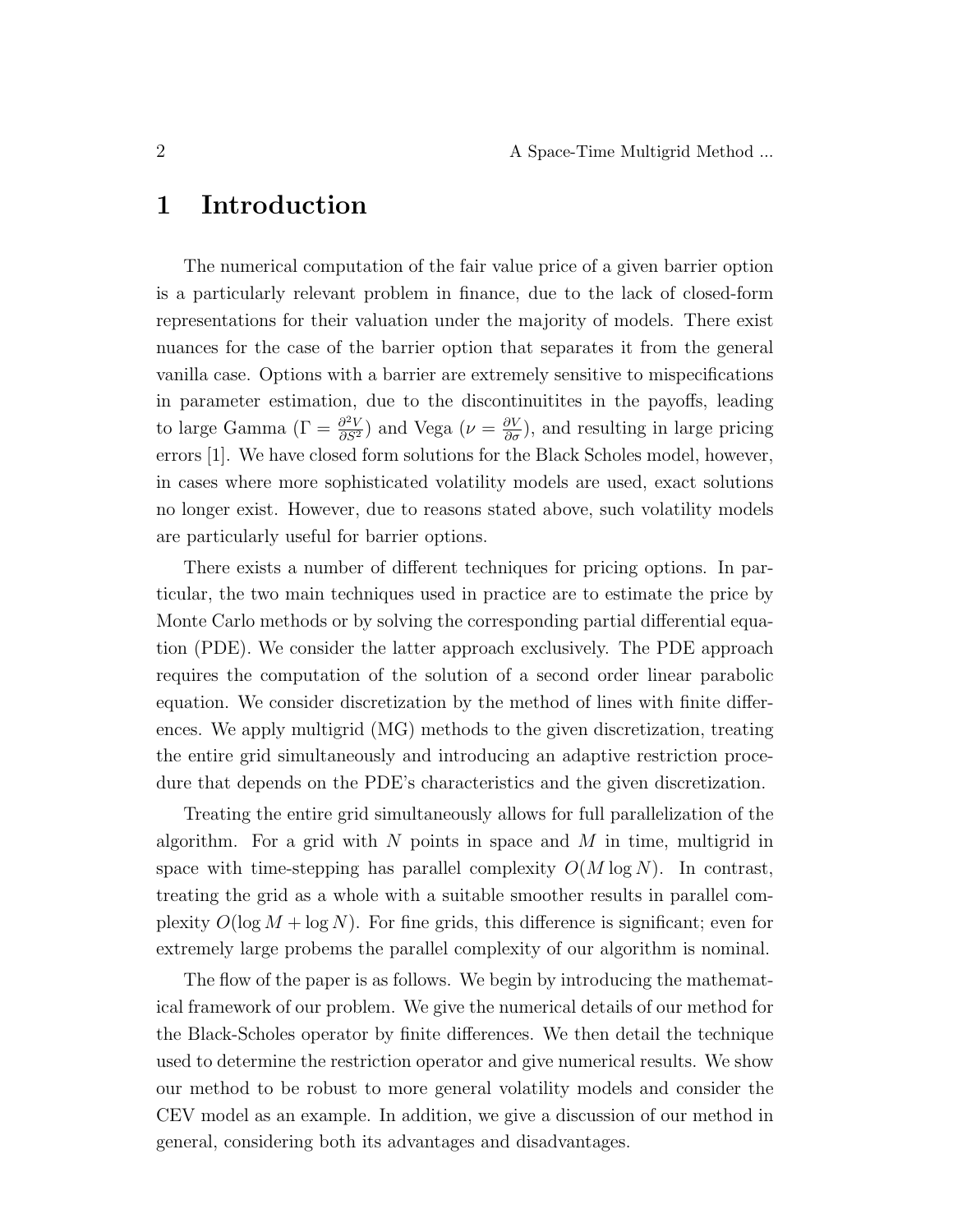

Figure 1: Plot of a stock that crosses the barrier

Figure 2: Plot of a stock that doesn't cross the barrier

# 2 Mathematical Framework

A barrier option is a given derivative with an additional condition on its movement. In particular, a stock level  $B$  is set and the stock's movement is observed over the life of the option  $[0, T]$ . Depending on the type of barrier, the option will become worthless if the extra condition involving the stock price level  $B$  is not satisfied. Thus a barrier option will have the payoff of a call or a put, unless it is rendered worthless by an additional condition. There are predominantly eight different types of barrier options, depending on the choice of call or put, up or down, and in or out. We assume our options to be European in nature and contain a single continuous barrier. We have the following formal definition.

**Definition 2.1.** A barrier option is a call or put derivative with an additional condition for the path of the underlying  $S_t$  with respect to a given level of stock price B. An up-and-out barrier option is worthless if there exists a  $t \in [0, T)$  such that  $S_t \geq B$ . An up-and-in barrier option is worthless if there does not exist a  $t \in [0, T)$  such that  $S_t \geq B$ . A down-and-out barrier option is worthless if there exists a  $t \in [0, T)$  such that  $S_t \leq B$ . A down-and-in barrier option is worthless if there does not exist a  $t \in [0, T)$  such that  $S_t \leq B$ .

In this paper, we consider the up-and-out European call option. In Figures 1 and 2, we see two realizations of the underlying stock. In Figure 1, we see that the stock crosses the boundary and the option expires worthless. However, in Figure 2 the stock does not cross the boundary, and therefore the option expires as a standard call, with value  $|S_T - K|_+$ . We give a list of the types of barrier options in Table 1, along with their worth, based on interaction with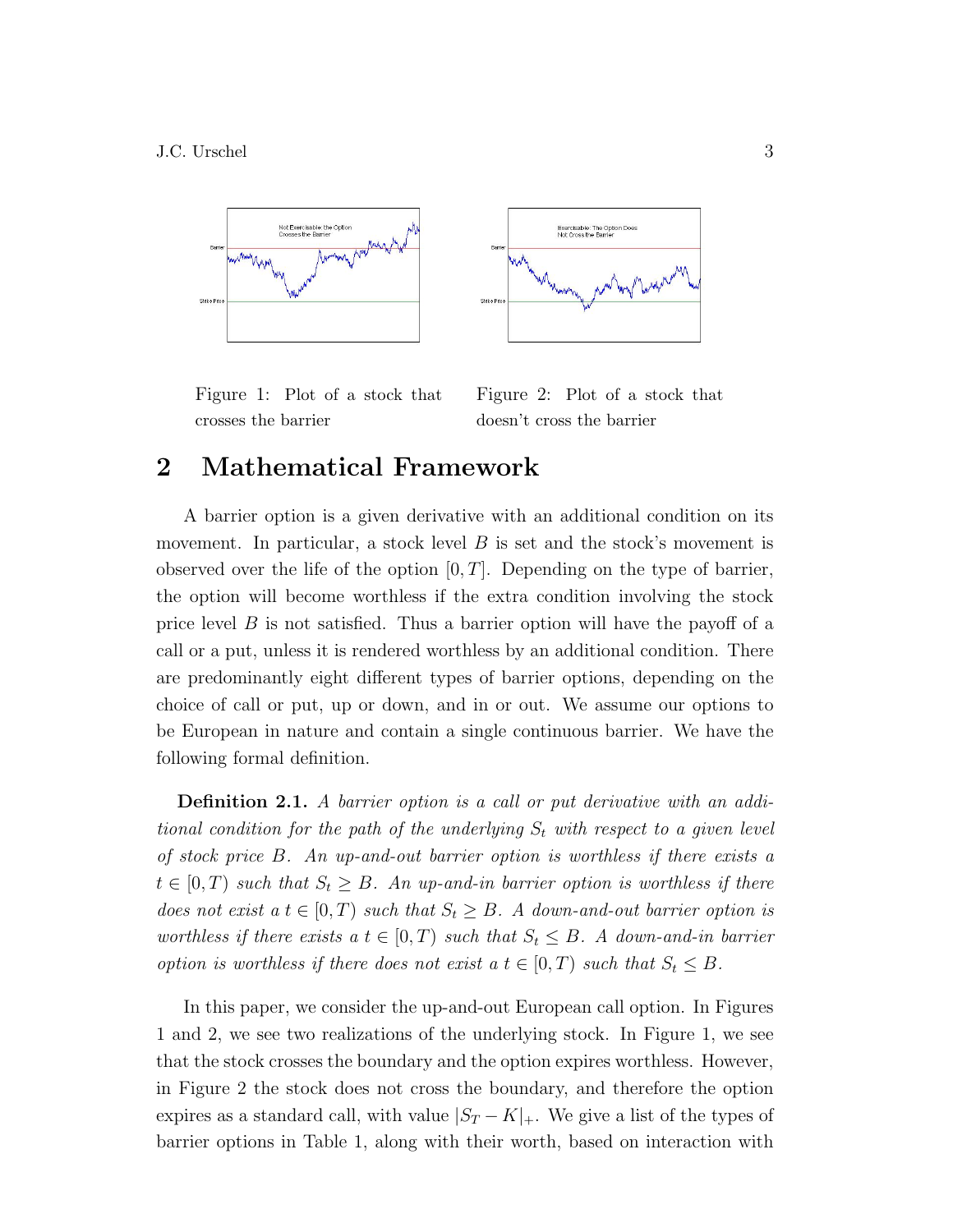| Option | Type             | Barrier    | Crossed       | Not Crossed                |  |
|--------|------------------|------------|---------------|----------------------------|--|
|        |                  |            |               |                            |  |
| Call   | Down-and-Out     | Below Spot | Worthless     | Standard Call<br>Worthless |  |
|        | Down-and-In      | Below Spot | Standard Call |                            |  |
|        | $Up$ -and- $Out$ | Above Spot | Worthless     | Standard Call              |  |
|        | $Up-and-In$      | Above Spot | Standard Call | Worthless                  |  |
|        |                  |            |               |                            |  |
| Put    | $Down-and-Out$   | Below Spot | Worthless     | Standard Call              |  |
|        | Down-and-In      | Below Spot | Standard Call | Worthless                  |  |
|        | $Up$ -and- $Out$ | Above Spot | Worthless     | Standard Call              |  |
|        | $Up-and-In$      | Above Spot | Standard Call | Worthless                  |  |

Table 1: Types of Single Barrier Options

the barrier. We note that, of these eight types, there are only four independent cases. The sum of an up-and-in (or down-and-in) and an up-and-out (or downand-out) gives a vanilla option.

We take our underlying to be given by

$$
dS(t) = \beta(S(t)) dt + \gamma(S(t)) d\tilde{W}(t)
$$
\n(1)

where  $\tilde{W}(t)$ ,  $0 \le t \le T$ , is a Brownian motion on the risk neutral measure  $\tilde{\mathbb{P}}$ . By the Feymann-Kac formula<sup>2</sup>, the fair price of an up-and-out call option at time t,  $v(x,t) = \mathbb{E}^{x,t}[e^{-r(T-t)}v(x,T)]$ , is the solution to the PDE

$$
\frac{\partial v}{\partial t} + \beta(x, t) \frac{\partial v}{\partial x} + \frac{1}{2} \gamma(x, t)^2 \frac{\partial^2 v}{\partial x^2} - rv = 0
$$
 (2)

with terminal condition  $v(x,T) = |x - K|_+$  and boundary conditions  $v(0,t) =$  $v(B, t) = 0$ . Depending on the model, the choice of  $\beta$  and  $\gamma$  varies. However, for now we assume  $\beta(x,t) = rx$  and  $\gamma(x,t) = \sigma x$ ,  $r, \sigma$  constant. This gives us the Black-Scholes PDE. We save treatment of more general choices of  $\gamma$  to Section 5.

<sup>2</sup>The author notes that a significant amount of subtlety regarding the applicability of the Markov property and the Feymann-Kac Theorem has been neglected. For a more detailed analysis of why the PDE for the barrier option is the same as for the vanilla option and the process to come to this result, refer to [2].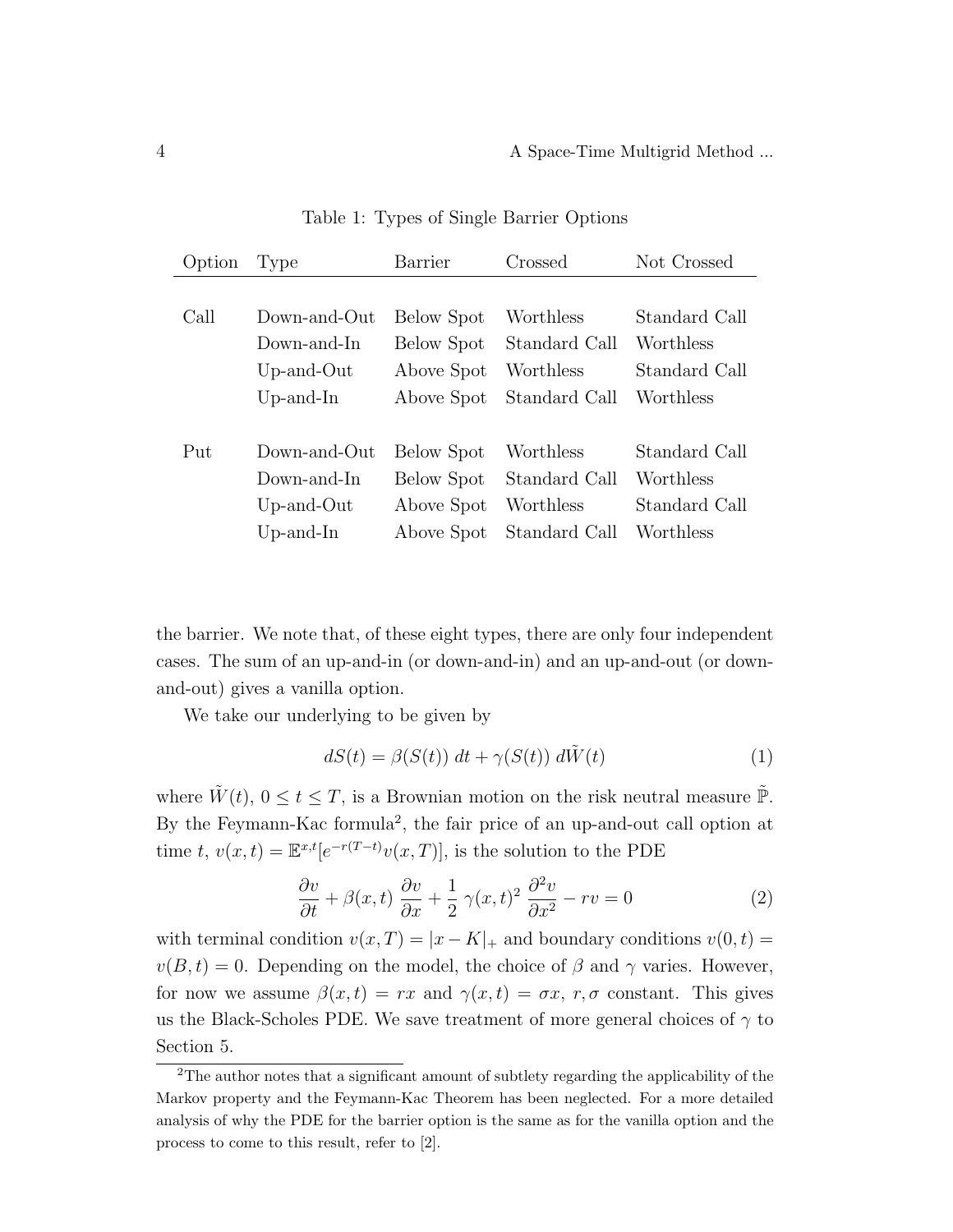Through a coordinate transformation of the Black-Scholes PDE, one can obtain the heat equation [3]. We consider the transformation  $x = e^y$ ,  $t =$  $T-\frac{2\tau}{\sigma^2}$  $\frac{2\tau}{\sigma^2}$ . This gives us the PDE  $v_\tau = v_{yy} + (\frac{2r}{\sigma^2} - 1)v_y - \frac{2r}{\sigma^2}v$ . Setting  $v(y,\tau) = e^{\alpha y + \beta \tau} u(y,\tau)$ , with  $\alpha = \frac{\sigma^2 - 2r}{2\sigma^2}$  and  $\beta = (\frac{\sigma^2 + 2r}{2\sigma^2})^2$ , we obtain the heat equation on the transformed domain  $(y, \tau) \in (-\infty, \ln B) \times (0, \frac{\sigma^2}{2})$  $\frac{r^2}{2}T$ , with initial condition  $u(y, 0) = e^{-\alpha y} |e^y - K|_+$  and boundary condition  $\lim_{y \to -\infty} u(y, \tau) =$  $u(\ln B, \tau) = 0$ . For any solution obtained by the heat equation in the transformed domain, the corresponding fair option value can be obtained by multiplying by  $e^{\alpha y + \beta \tau}$  and transforming  $(y, \tau) \to (x, t)$ . This transformed domain is preferred for local Fourier analysis and, therefore, significantly more suitable for our method.

### 3 Numerical Formulation

We consider the discretizion of our transformed PDE. Because of the infinite lower boundary in space, we must set an artificial lower boundary. We choose  $-\ln B$ , which transforms to a value of  $\frac{1}{B}$  in the standard domain and, for reasonably large  $B$ , is sufficiently close to zero<sup>3</sup>. We define a partition in space  $\Pi_x = \{x_1, x_2, ..., x_{N-1}, x_N\}$ , where  $-\ln B = x_1 < x_2 < ... < x_{N-1}$  $x_N = \ln B, h_x = x_{j+1} - x_j$ . We implement a centered difference quotient in space to approximate our problem by a system of  $N-2$  ODE's. Some of the common first- and second-order numerical techniques for solving ODE initial value problems include the implicit and explicit Euler methods, the midpoint method, and the trapezoidal rule. Both the explicit Euler and midpoint method are explicit in nature and exhibit limited stability domains. We will restrict ourselves to the implicit Euler method and the Crank-Nicolson  $\mathrm{method}^4$ .

Both the implict Euler and Crank-Nicolson methods have their advantages. The Crank-Nicolson method is of higher order and more commonly used in practice. However, it can result in oscillatory behavior in the solutions, due to

<sup>&</sup>lt;sup>3</sup>The error of this approximation can be explicitly calculated by computing the difference in solution between an up-and-out and double knock-out call with lower barrier at  $\frac{1}{B}$ 

<sup>&</sup>lt;sup>4</sup>When applied to a PDE via the method of lines, the trapezoidal rule is commonly referred to as the Crank-Nicolson method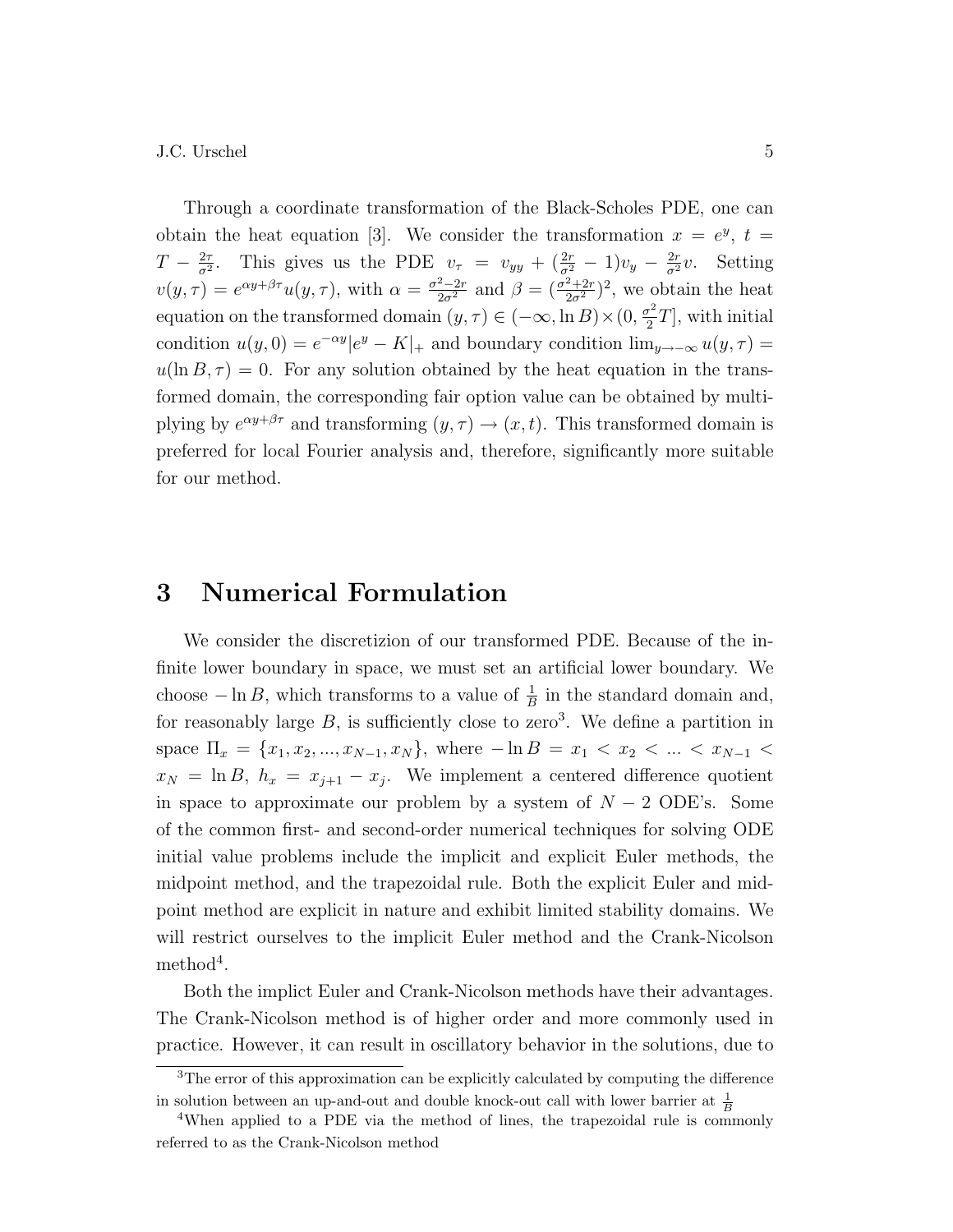the non-smooth (and possiblity jump) initial conditions that occur in option pricing [4]. There are a number of ways to avoid this issue, and reasonable augmentations of the method can be found in [5]. To apply these methods, we introduce a partition in time  $\Pi_t = \{t_1, t_2, ..., t_{M-1}, t_M\}$ , with  $0 = t_1 < t_2$ ...  $< t_{M-1} < t_M = T$ ,  $h_t = t_i - t_{i-1}$ . We have the stencils

$$
\begin{bmatrix} 0 & 0 & 0 \ -\frac{h_t}{h_x^2} & 1 + \frac{2h_t}{h_x^2} & -\frac{h_t}{h_x^2} \\ 0 & -1 & 0 \end{bmatrix}, \qquad \begin{bmatrix} 0 & 0 & 0 \\ -\frac{h_t}{2h_x^2} & 1 + \frac{h_t}{h_x^2} & -\frac{h_t}{2h_x^2} \\ -\frac{h_t}{2h_x^2} & -1 + \frac{h_t}{h_x^2} & -\frac{h_t}{2h_x^2} \end{bmatrix}
$$
(3)

for the implicit Euler and Crank-Nicolson methods, respectively. This gives a system of  $(M-1) \times (N-2)$  equations. We consider solving the discretized system by multigrid methods.

Multigrid (MG) methods are a class of techniques used to solve discrete formulations of differential equations by utilizing a multilevel grid structure. Most pointwise relaxation schemes (such as Gauss-Seidel, Jacobi, etc.) have different rates of convergence for the low and high frequency components of the error. In particular, the high frequency components are tough to smooth. Due to the aliasing effect of restriction operators on the frequency domain of the error, coarse grids can be used to effectively smooth the high frequency components. Interpolation between grids is used to create a multilevel structure to maintain the smoothing effects of the pointwise smoother on the low frequency components, while also smoothing the high frequency components through the coarse grids [6].

There are a number of ways to perform an effective multilevel scheme. We consider the multigrid V-cycle. This choice is mainly for simplicity, and a W-cycle or full multigrid (FMG) cycle could also suffice, although V-cycles have been shown to be better suited to parallelization. We detail the generic MG-cycle in Algorithm 3. Taking  $\gamma = 1$  gives us the V-cycle.

We consider Gauss-Seidel red-black smoothing. Another technique (such as Jacobi, Richardson, etc.) can be used, but, in general, Gauss-Seidel has been shown to be the most effective pointwise smoother for multigrid techniques [3]. We choose red-black ordering rather than lexicographic because of the ease with which it can be parallelized.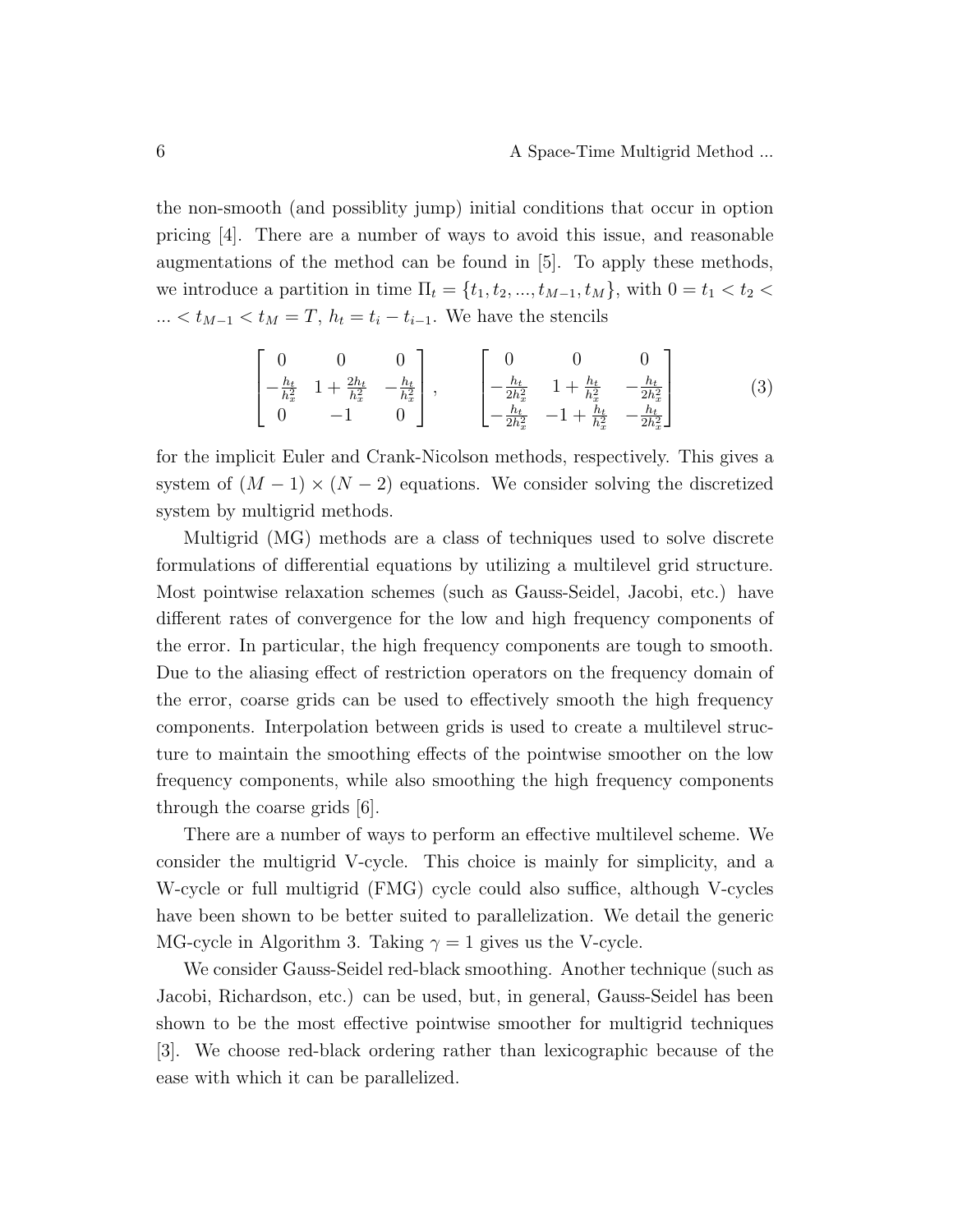[H] Multigrid Cycle  $u_k^{m+1} = MGCYCLE(k, \gamma, A_k, u_k^m, f_k, \nu_1, \nu_2)$ 

Pre-Smoothing:

 $\tilde{u}_k^m = S^{\nu_1} u_k^m$ Coarse-Grid Correction:

 $r_k = f_k - A_k \tilde{u}_k^m$  $r_{k-1} = I_k^{k-1}$  $k^{k-1}r_k$ Approximate Coarse Solution: If  $k=1$ 

Solve  $A_0e_0 = r_0$  Exactly  $e_0 = A_0^{-1} r_0$ 

Else

Solve  $A_{k-1}e_{k-1} = r_{k-1}$  Approximately with  $\gamma$  MG Cycle Calls  $e_{k-1} = MGCYCLE^{\gamma}(k-1, \gamma, A_{k-1}, 0, r_{k-1}, \nu_1, \nu_2)$ 

Interpolate Correction:

$$
e_k = I_{k-1}^k e_{k-1}
$$

$$
u_k^{CGC} = \tilde{u}_k^m + e_k
$$

$$
Post-Smoothing:
$$
u_k^{m+1} = S^{\nu_2} u_k^{CGC}
$$
$$

For interpolation, we implement a restriction operator whose properties depend on the given grid level. In particular, we consider the anisotropy ratio  $h_t$  $\frac{h_t}{h_x^2}$ . We determine the value of  $\frac{h_t}{h_x^2}$  for which coarsening in time and in space produce equivalent two-grid convergence rates (denoted  $\lambda_a$ ), and use it as a cutoff for our choice of coarsening in space or time. We stress that simulatneous coarsening cannot be used effectively; the anisotropy ratio approaches zero fairly quickly on coarser grids, resulting in a divergent smoother. The stencils for the space, time, and simultaneous restriction operators, respectively, are given below.

$$
\frac{1}{4} \begin{bmatrix} 0 & 0 & 0 \\ 1 & 2 & 1 \\ 0 & 0 & 0 \end{bmatrix} \qquad \frac{1}{2} \begin{bmatrix} 0 & 0 & 0 \\ 0 & 1 & 0 \\ 0 & 1 & 0 \end{bmatrix} \qquad \frac{1}{8} \begin{bmatrix} 0 & 0 & 0 \\ 1 & 2 & 1 \\ 1 & 2 & 1 \end{bmatrix} \tag{4}
$$

The time restiction operator is asymmetric, so as to not transfer any information backward in time. The prolongation operators are taken to be the adjoints of the restriction operators. The process used to determine the value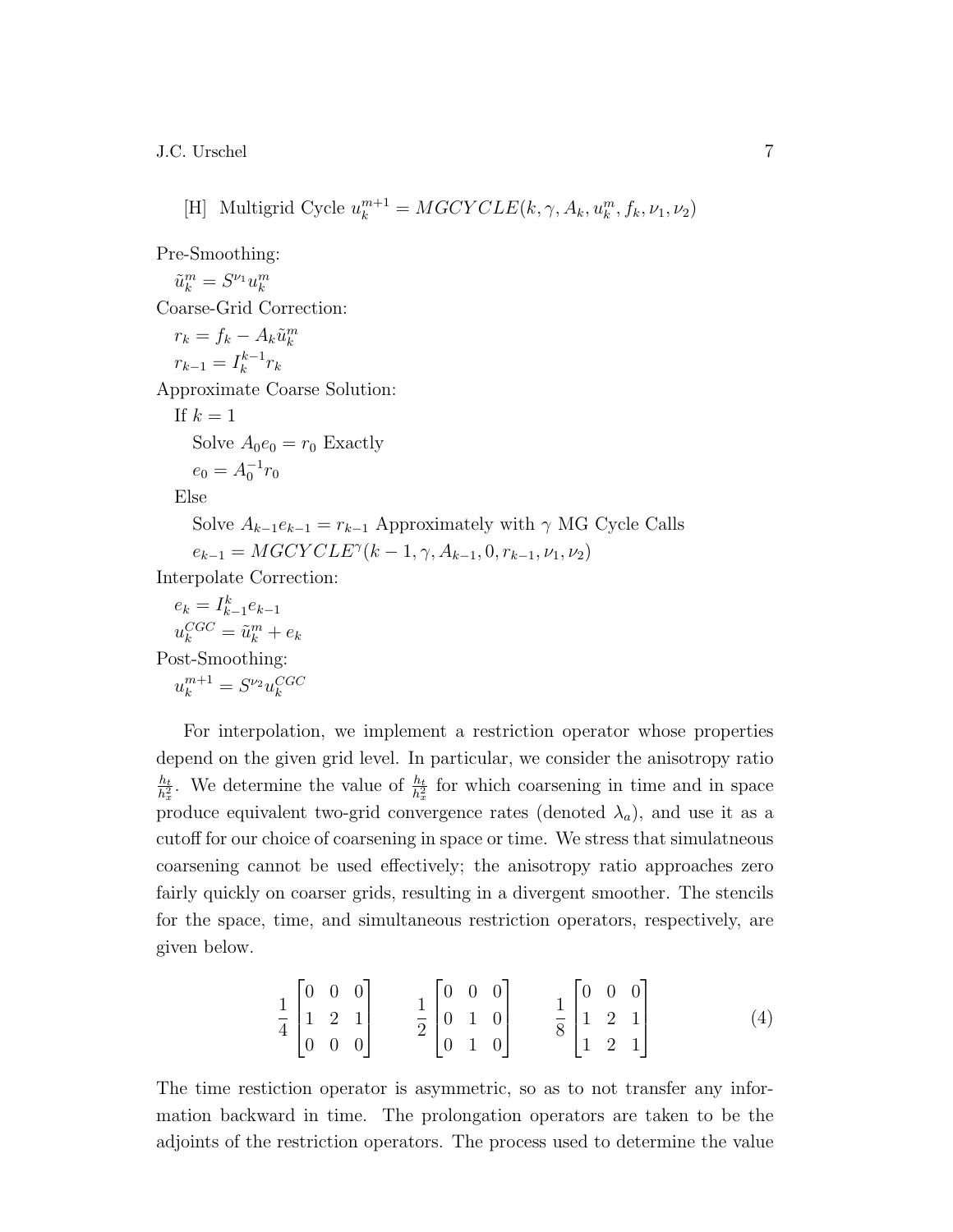of  $\lambda_a$  explicitly is the subject of Section 4.

# 4 Local Mode Analysis

We consider the application of local mode analysis to our discretized problem. We aim to produce an anisotropy ratio  $\lambda_a := \frac{h_t}{h_x^2}$  to determine whether coarsening in space or time produces a preferable convergence rate on a given grid level. The work in this section follows from [6, 7].

We are unable to perform rigorous Fourier analysis for the majority of cases because it requires the existence of an orthogonal basis of periodic eigenfunctions for the operator. Rigorous Fourier analysis can only be applied to a very small class of problems in practice [8]. It is for this reason we turn to local Fourier analysis. This technique was first introduced by Brandt [9]. The analysis is performed locally, and assumes our problem to be a linear differential equation with constant coefficients. In general, the equations dealt with in option pricing do not fit this criteria, but locally can be assumed to be of this form. However, problems can occur when attempting to produce a result for an entire grid. In this case, a suitable freezing of coefficients must be chosen. In Section 4.2 we discuss the forms of non-constant coefficient parabolic PDEs that are well suited to this analysis and, more importantly, our technique.

We begin by detailing the local Fourier analysis technique in two dimensions. We aim to approximate the spectral matrix of the two-grid operator

$$
M_h^H = S_h^{\nu_2} (I_h - I_H^h L_H^{-1} I_h^H F_h L_h) S_h^{\nu_1},
$$

where  $S_h$  is a given smoothing operator,  $\nu_1$  and  $\nu_2$  are the number of pre- and post-smoothing iterations performed,  $I_h$  is the identity operator, and  $I_h^H$  and  $I_H^h$  are the restriction and prolongation operators, respectively. We use  $F_h$  as a normalizing constant; we have  $F_h = 1$  for space coarsening and  $F_h = 2$  for time and simultaneous coarsening. We attempt to approximate  $M_h^H$  using an operator  $\hat{M}_{h}^{H}$  defined on the frequency domain of our problem. We define the frequency domain operator  $\hat{M}_h^H$  in similar way:

$$
\hat{M}_h^H = \hat{S}_h^{\nu_2} (\hat{I}_h - \hat{I}_H^h \hat{L}_H^{-1} \hat{I}_h^H F_h \hat{L}_h) \hat{S}_h^{\nu_1}.
$$

Each operator is represented by a  $4 \times 4$  matrix acting on the frequency domain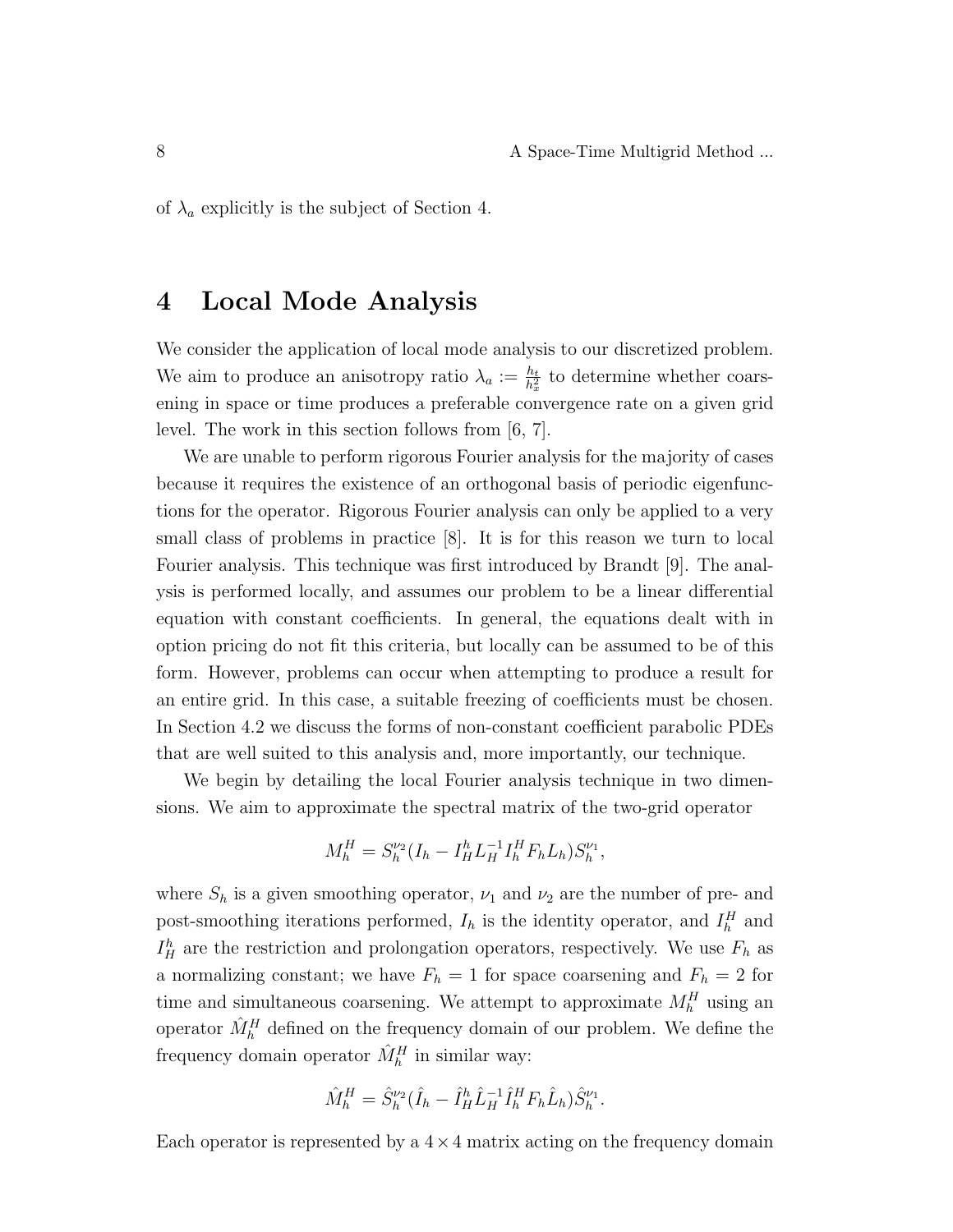

Figure 3: Aliasing Fourier modes for coarsening in space, in time, and in space and time, respectively. White shapes represent coarse grid modes, black shapes represent fine grid modes. The coarse grid modes that each fine grid aliases with is denoted by the same shape.

 $[-\pi, \pi)^2$ . For our purposes we have  $(I_h^H)^T = I_H^h$  and  $(\hat{I}_h^H)^T = \hat{I}_H^h$ , but this is not always the case.

We define  $\Theta_h = \{(\theta_1, \theta_2) : \theta_\alpha = 2\pi k_\alpha/n_\alpha\}, k_\alpha = -n_\alpha/2 + 1, ..., n_\alpha/2$  $(k_1 = M, k_2 = N)$  to be a discretization of the frequency domain. Given some  $\theta^1 \in \Theta_h \cap [-\pi/2, \pi/2)^2$ , we define the following vectors.

$$
\theta^2 = \theta^1 - \begin{pmatrix} sign(\theta_1^1)\pi \\ sign(\theta_2^1)\pi \end{pmatrix} \quad \theta^3 = \theta^1 - \begin{pmatrix} 0 \\ sign(\theta_2^1)\pi \end{pmatrix} \quad \theta^4 = \theta^1 - \begin{pmatrix} sign(\theta_1^1)\pi \\ 0 \end{pmatrix}
$$

We introduce exponential Fourier modes  $\psi_h(\theta)_j = e^{ij \cdot \theta}, j = (j_1, j_2), j_\alpha =$  $0, ..., n_{\alpha}-1$ . For  $\theta \in \Theta_h \cap [-\pi/2, \pi/2)^2$ , we define  $\Psi_h(\theta) = (\psi_h(\theta^1), \psi_h(\theta^2), \psi_h(\theta^3))$  $, \psi_h(\theta^4))^T$ . We note that the linear space spanned by  $\Psi_h(\theta)$  is invariant under the two-grid operator  $\hat{M}_h^H(\theta)$ . We see that when  $\psi_h(\theta)$  is projected to the coarse grid, it aliases with  $\psi_H(\bar{\theta})$ , where  $\bar{\theta}$  equals  $(2\theta_1, \theta_2)$  for coarsening in space,  $(\theta_1, 2\theta_2)$  for coarsening in time, and  $(2\theta_1, 2\theta_2)$  for simultaneous coarsening. We give Figure 3, from [10], to illustrate this for the three different cases.

All that remains is to consider the representations for  $\hat{L}_h$ ,  $\hat{L}_H$ ,  $\hat{I}_h^H$ , and  $\hat{S}_h$ . Let  $l_k$ ,  $s_k$ ,  $r_k$ , and  $p_k$  represent the stencils for  $L_h$ ,  $L_H$ ,  $I_H^h$  and  $I_h^H$ , respectively, where k ranges over an index set  $J \subset \mathbb{Z}^2$ . We begin with  $\hat{L}_h$ ; its representation is given by

$$
\hat{L}_h(\theta) = \begin{pmatrix} \tilde{L}_h(\theta^1) & 0 & 0 & 0 \\ 0 & \tilde{L}_h(\theta^2) & 0 & 0 \\ 0 & 0 & \tilde{L}_h(\theta^3) & 0 \\ 0 & 0 & 0 & \tilde{L}_h(\theta^4) \end{pmatrix},
$$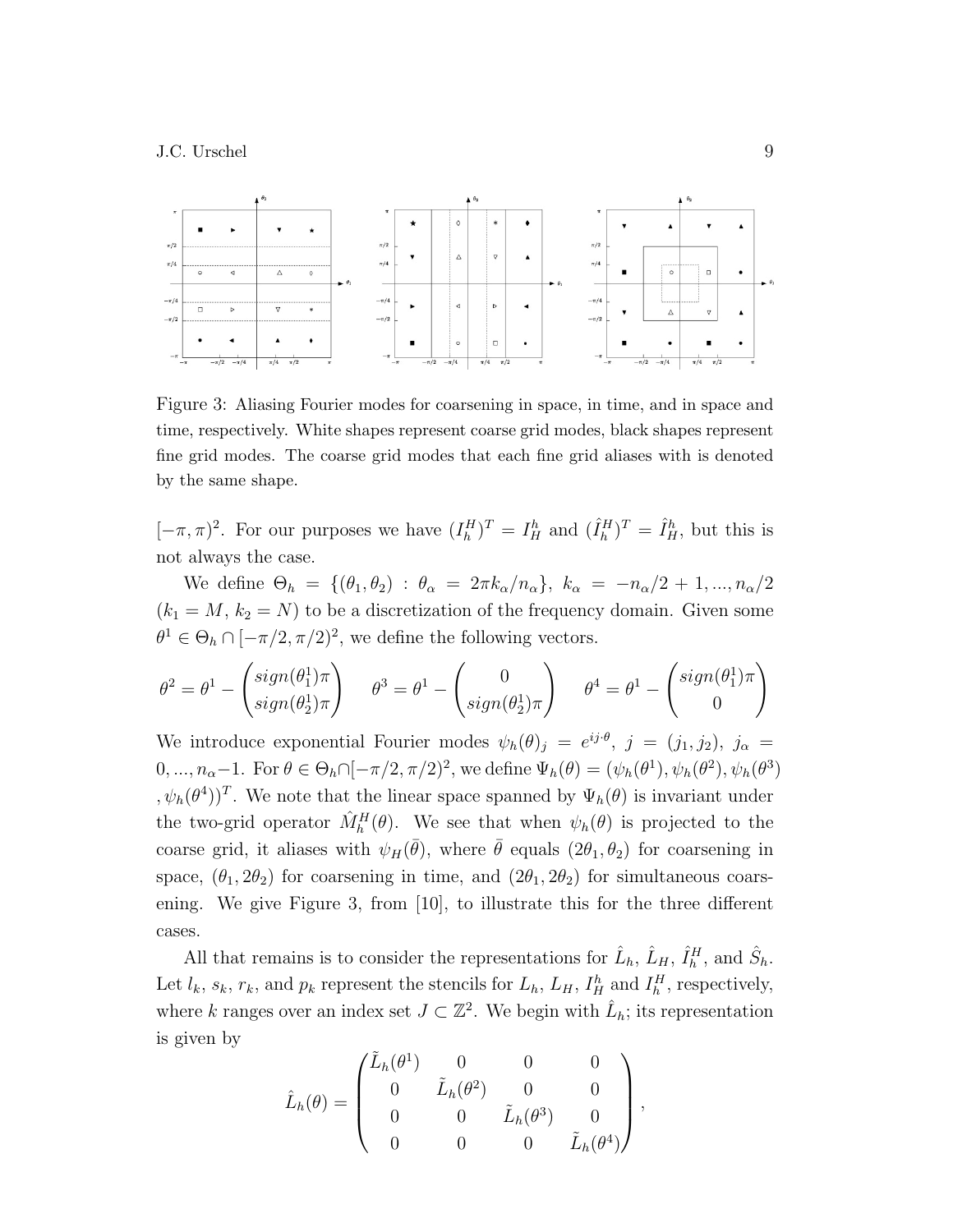10 A Space-Time Multigrid Method ...

where  $\tilde{L}_h(\theta) = \sum_{k \in J} l_k e^{ik \cdot \theta}$ . For the coarse grid  $\hat{L}_H$ , we have

$$
\hat{L}_H(\theta) = \begin{pmatrix} \tilde{L}_H(\bar{\theta}^1) & 0 \\ 0 & \tilde{L}_H(\bar{\theta}^3) \end{pmatrix}, \begin{pmatrix} \tilde{L}_H(\bar{\theta}^1) & 0 \\ 0 & \tilde{L}_H(\bar{\theta}^4) \end{pmatrix}, \qquad (\tilde{L}_H(\bar{\theta}^1))
$$

for coarsening in space, time, and space and time, respectively. Similarly to  $\tilde{L}_h(\theta)$ , we have  $\tilde{L}_H(\theta) = \sum_{k \in J} s_k e^{ik \cdot \theta}$ . The prologation operator  $\hat{I}_H^h(\theta)$  is represented by

$$
\hat{I}^h_H(\theta) = \begin{pmatrix} \tilde{I}^h_H(\theta^1) & 0 \\ 0 & \tilde{I}^h_H(\theta^2) \\ 0 & \tilde{I}^h_H(\theta^3) \\ \tilde{I}^h_H(\theta^4) & 0 \end{pmatrix}, \quad \begin{pmatrix} \tilde{I}^h_H(\theta^1) & 0 \\ 0 & \tilde{I}^h_H(\theta^2) \\ \tilde{I}^h_H(\theta^3) & 0 \\ 0 & \tilde{I}^h_H(\theta^4) \end{pmatrix}, \quad \begin{pmatrix} \tilde{I}^h_H(\theta^1) \\ \tilde{I}^h_H(\theta^2) \\ \tilde{I}^h_H(\theta^3) \\ \tilde{I}^h_H(\theta^4) \end{pmatrix}
$$

for coarsening in space, time, and space and time, respectively. We have  $\tilde{I}_H^h$ given by  $\tilde{I}_H^h(\theta) = \frac{h_1 h_2}{H_1 H_2} \sum_{k \in J} p_{-k} e^{ik \cdot \theta}$ . The operator  $\hat{S}_h(\theta)$  for Gauss-Seidel red-black smoothing has the form

$$
\hat{S}_h(\theta) = \frac{1}{2} \begin{pmatrix} \alpha(\theta^1) + \beta(\theta^1) & \alpha(\theta^2) - \beta(\theta^2) & 0 & 0 \\ \alpha(\theta^1) - \beta(\theta^1) & \alpha(\theta^2) + \beta(\theta^2) & 0 & 0 \\ 0 & 0 & \alpha(\theta^3) + \beta(\theta^3) & \alpha(\theta^4) - \beta(\theta^4) \\ 0 & 0 & \alpha(\theta^3) - \beta(\theta^3) & \alpha(\theta^4) + \beta(\theta^4) \end{pmatrix},
$$

where the functions  $\alpha(\theta)$  and  $\beta(\theta)$  have the representations

$$
\alpha(\theta) = -\frac{1}{l_{(0,0)}} \sum_{k \in J_0} l_k e^{ik \cdot \theta}, \qquad \beta(\theta) = -\frac{1}{l_{(0,0)}} \bigg( \sum_{|k| = odd} l_k \alpha(\theta) e^{ik \cdot \theta} + \sum_{0 \neq |k| = even} l_k e^{ik \cdot \theta} \bigg),
$$

with  $J_0 = J \setminus \{(0, 0)\}\$ and  $|k| = |k_1| + |k_2|$ . The interpolation elements are independent of the specific parabolic PDE and choice of numerical ODE method. We give the following representations for the prolongation elements.

$$
{}_{s}\tilde{I}_{H}^{h}(\theta) = \frac{1+\cos(\theta_{1})}{2} \qquad {}_{t}\tilde{I}_{H}^{h}(\theta) = \frac{1+e^{-i\theta_{2}}}{2} \qquad {}_{st}\tilde{I}_{H}^{h}(\theta) = {}_{s}\tilde{I}_{H}^{h}(\theta) \; {}_{t}\tilde{I}_{H}^{h}(\theta)
$$

What remains to be considered are the representations for the elements of the PDE itself and the smoother, which vary by equation and discretization. We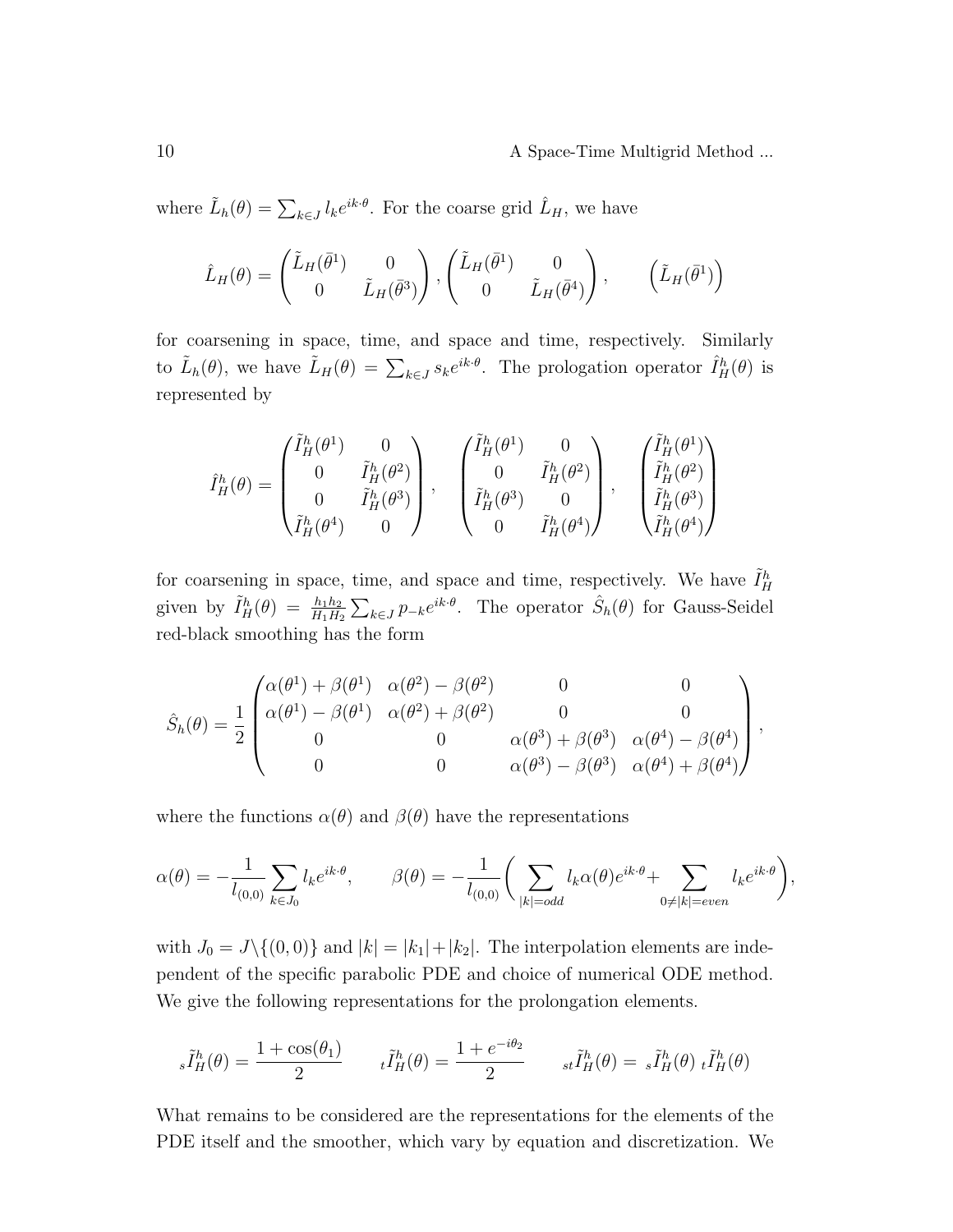include the elements for the transformed Black-Scholes PDE.

$$
i_e\tilde{L}_h(\theta) = 1 - e^{-i\theta_2} + 2\lambda(1 - \cos(\theta_1))
$$
  
\n
$$
i_e\alpha(\theta) = \frac{e^{-i\theta_2} + 2\lambda\cos(\theta_1)}{1 + 2\lambda}
$$
  
\n
$$
i_e\beta(\theta) = \alpha^2(\theta)
$$
  
\n
$$
c_n\tilde{L}_h(\theta) = 1 - e^{-i\theta_2} + \lambda(1 - \cos(\theta_1))(1 + e^{-i\theta_2})
$$
  
\n
$$
c_n\alpha(\theta) = \frac{(1 - \lambda)e^{-i\theta_2} + \lambda\cos(\theta_1)(1 + e^{-i\theta_2})}{1 + \lambda}
$$
  
\n
$$
c_n\beta(\theta) = \frac{(1 - \lambda)\alpha(\theta)e^{-i\theta_2} + \lambda\cos(\theta_1)(\alpha(\theta) + e^{-i\theta_2})}{1 + \lambda}
$$

#### 4.1 Numerical Results

We consider the numerical application of our multigrid method, using local Fourier analysis to determine our restriction operator. Using the explicit representations of the stencils of the operators in the frequency domain, we can compute the spectral radius of  $\hat{M}_h^H$  for a given  $\theta \in \Theta_h \cap [-\pi/2, \pi/2)^2$ . We define  $\tilde{\rho} = \max\{\rho(\hat{M}_h^H) \mid \theta \in \Theta_h \cap [-\pi/2, \pi/2)^2\}$ , where  $\rho(\cdot)$  is the spectral radius. This gives an indicative measure of the convergence rate for a given choice of  $\lambda_a$  and restriction operator. We note that the computational cost of determining  $\lambda_a$  is nominal in comparison to a multigrid iteration.

For numerical illustration, we consider the problem of pricing an up-andout call barrier option with the following conditions:

$$
B = 20, K = 13, T = 1, r = 0.1, \sigma = 0.25.
$$
 (5)

For the test problem (5), we computed  $\tilde{\rho}$  for a range of values of  $\lambda$ . We consider the value of  $\lambda$  for which  $\tilde{\rho}_x \approx \tilde{\rho}_t$ . For the implicit Euler method this value is clear and well-defined, but for the Crank-Nicolson method, which exhibits more erratic behavior with respect to  $\lambda$ , there are a number of such values. For this case, the choice of  $\lambda_a$  is somewhat qualitative. We take  $\lambda_a = 2^{-3/4}$  for the implicit Euler method and  $\lambda_a = 2^{-1}$  for the Crank-Nicolson method.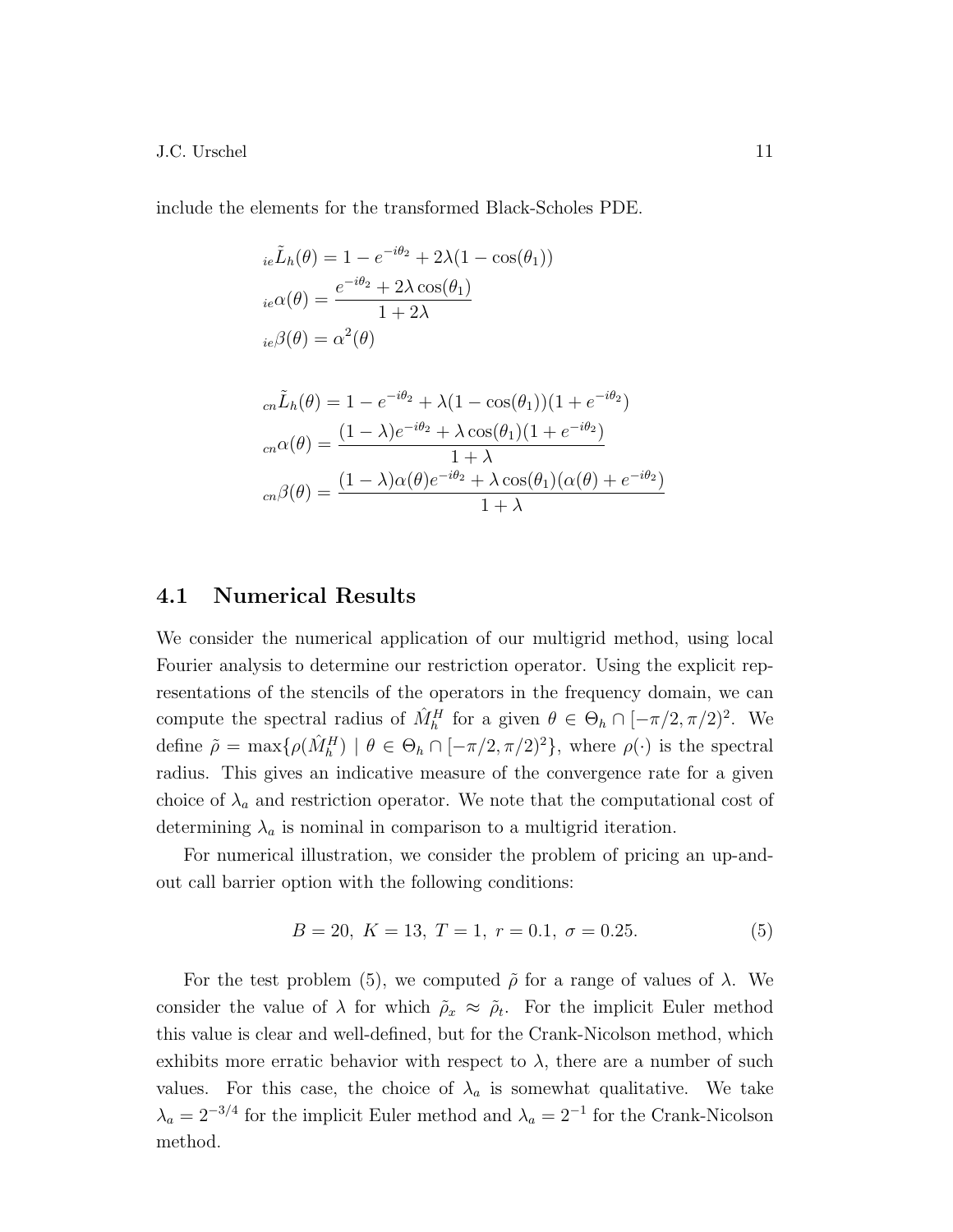|                |                 | Standard Domain |       | Transformed Domain |       |       |       |
|----------------|-----------------|-----------------|-------|--------------------|-------|-------|-------|
| Method         | $M \setminus N$ | 33              | 65    | 129                | 33    | 65    | 129   |
|                | 33              | .1391           | .4103 | .6738              | .0010 | .0057 | .1016 |
| Implicit Euler | 65              | .1597           | .4078 | .6715              | .0218 | .0589 | .1395 |
|                | 129             | .2833           | .5532 | .7142              | .1868 | .2288 | .2604 |
|                | 33              | .0097           | .0967 | .2673              | .0004 | .0025 | .0143 |
| Crank-Nicolson | 65              | .0583           | .0922 | .2407              | .0201 | .0414 | .0643 |
|                | 129             | .1890           | .2264 | .3200              | .1914 | .1473 | .1763 |

Table 2: Convergence Factors for Adaptive Space-Time V-Cycle(2,2)

We consider convergence results for the given test problem. We compute numerical tests for both the standard and transformed Black-Scholes PDE. For the standard domain, we freeze x at  $B/\sqrt{2}$ . To determine  $\lambda_a$  for the standard domain, it suffices to divide the value of  $\lambda_a$  for the transformed domain by  $\frac{\sigma^2 B^2}{4} = \frac{25}{4} \approx 2^{11/4}$ . This can be justified by considering  $u_t = \frac{1}{2}$  $\frac{1}{2}\sigma^2 x^2 u_{xx}$  and noting the nominal effect lower order terms play in local Fourier analysis.

We compute approximate convergence rates for different grid sizes, using  $\left(\frac{d^{(n)}}{d^{(n)}}\right)$  $\frac{d^{(n)}}{d^{(j)}}\big)^{(1/(n-j))}$  as a measure of convergence, where  $d^{(i)} = f - Au^{(i)}$  and n is the number of iterations for  $d^{(i)}$  to satisfy the given tolerance  $||d^{(i)}|| < c$ . For our tests, we take  $c = MN \times 10^{-15}$ . Often in Multigrid tests, j is chosen to be a small, nonzero number such that the true convergence can be seen. We take  $j = 3$ . We have the results in Table 2.

We see immediately that the convergence rates in the transformed domain are superior to that of the standard domain. We see that the extra assumption of a constant coefficient operator, especially in the terms of higher differential order, is one that greatly affects the results. We stress this trend for our method, and will give more rigorous justification in Section 4.2.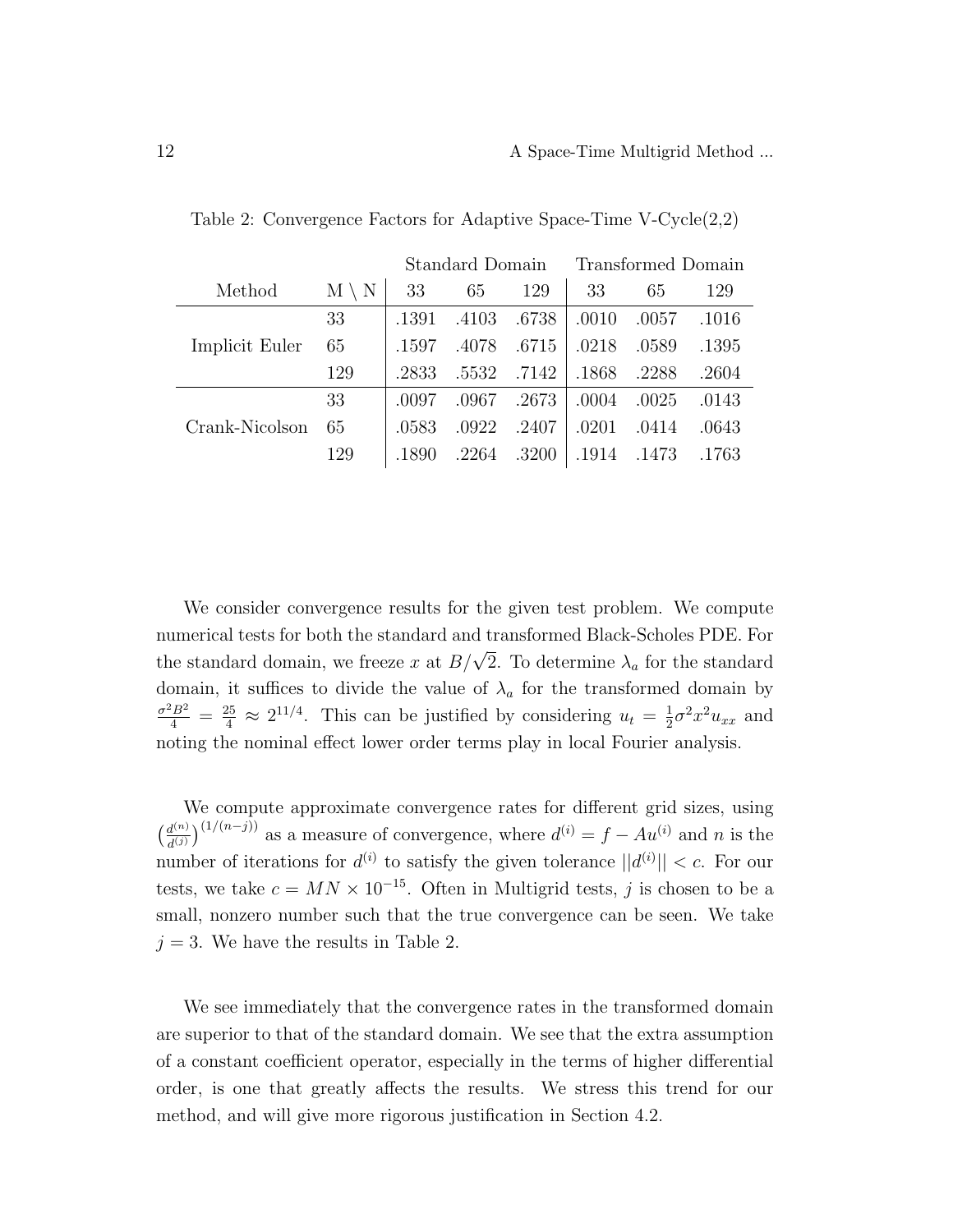### 4.2 Local Fourier Analysis for Parabolic Equations in  $\mathbb{R}^d$

It can be seen that the process of local Fourier analysis does not apply well to PDEs with non-constant coefficients in the higher differential order terms. Although a constant coefficient PDE is ideal, the form  $u_t = \Delta u + \delta(x)u$  is the next best choice. Under suitable conditions, we can put strict bounds on the pertubations of the two-grid analysis. We stress the importance of twogrid convergence results that are robust to the entire domain. Before giving such results, we must give the formulation of local mode analysis for parabolic equations in  $\mathbb{R}^d$ .

We consider the frequency domain  $[-\pi, \pi)^{d+1}$ , coupled with some discretization  $\Theta_h = \{ \theta : \theta_\alpha = 2\pi k_\alpha/n_\alpha, k_\alpha = -n_\alpha/2 + 1, ..., n_\alpha/2 \}.$  We assume  $\theta_{d+1}$  to be the frequency component of the time variable. Given a choice  $\theta \in \Theta_h \cap [-\pi/2, \pi/2]^{d+1}$ , we can define  $2^{d+1}$  vectors  $\theta^1, \theta^2, ..., \theta^{2^{d+1}}$  by

$$
\theta^m = \theta - \Gamma,
$$

where  $\Gamma_i := \mathbf{1}_{i \in \mathcal{C}_m} sgn(\theta_i) \pi$ , and  $\{\mathcal{C}_i\}_1^{2^{d+1}}$  $2^{d+1}$  are the  $2^{d+1}$  different combinations of the set  $\mathbb{Z}_{d+1} = \{1, ..., d+1\}$ . Therefore, each operator in the frequency domain is represented by a  $2^{d+1} \times 2^{d+1}$  matrix. The exponential Fourier mode  $\phi_h(\theta)$  aliases with  $\phi_H(\bar{\theta})$  upon restriction, with  $\bar{\theta}$  equal to  $(2\theta_1, 2\theta_2, ...,$  $2\theta_d, \theta_{d+1}$ ) for coarsening in space,  $(\theta_1, \theta_2, ..., \theta_d, 2\theta_{d+1})$  for coarsening in time, and  $(2\theta_1, 2\theta_2, ..., 2\theta_d, 2\theta_{d+1})$  for simultaneous coarsening. The extensions of the operators from the case of  $\mathbb{R}^2$  to  $\mathbb{R}^{d+1}$  are natural and omitted. However, we note that the interpolation operators are dependent on the ordering of the combinations  $\{\mathcal{C}_i\}_{i=1}^{2^{d+1}}$ . We present the following result.

**Theorem 4.1.** Let  $\hat{M}_h^H$  and  $(\hat{M}_h^H)^{\Delta+\delta}$  be the two-grid frequency domain operators of the method of lines discretization (using implicit Euler or Crank-Nicolson) of  $u_t = \Delta u$  and  $u_t = \Delta u + \delta(x)u$ , respectively. Let  $\hat{E}_{2G} = \hat{I}_h$  $\hat{I}_H^h \hat{L}_H^{-1} \hat{I}_h^H F_h \hat{L}_h, \; \Lambda = \sum_{i=1}^d \frac{h_t}{h_x^2}$  $\frac{h_t}{h_{x_i}^2}$ ,  $\epsilon = \min_{\theta \in \Theta_h} \tilde{L}_h(\theta)$ , and  $\Xi = \max_{\theta \in \Theta_h} ||\hat{E}_{2G}||$ . Suppose that  $\Theta_h$  is bounded away from a neighborhood of zero. In addition, suppose that  $h_t$  is sufficiently small, and that a smoothing property holds, namely,  $h_t\delta(x) < \min(\frac{\epsilon}{2}, \Lambda)$  and  $\alpha(\theta) < 1$ . Then we have

$$
\max_{\theta \in \Theta_h} |\rho[\hat{M}_h^H(\theta)] - \rho[(\hat{M}_h^H)^{\Delta + \delta}(\theta; x)]| \le Ch_t \delta(x),\tag{6}
$$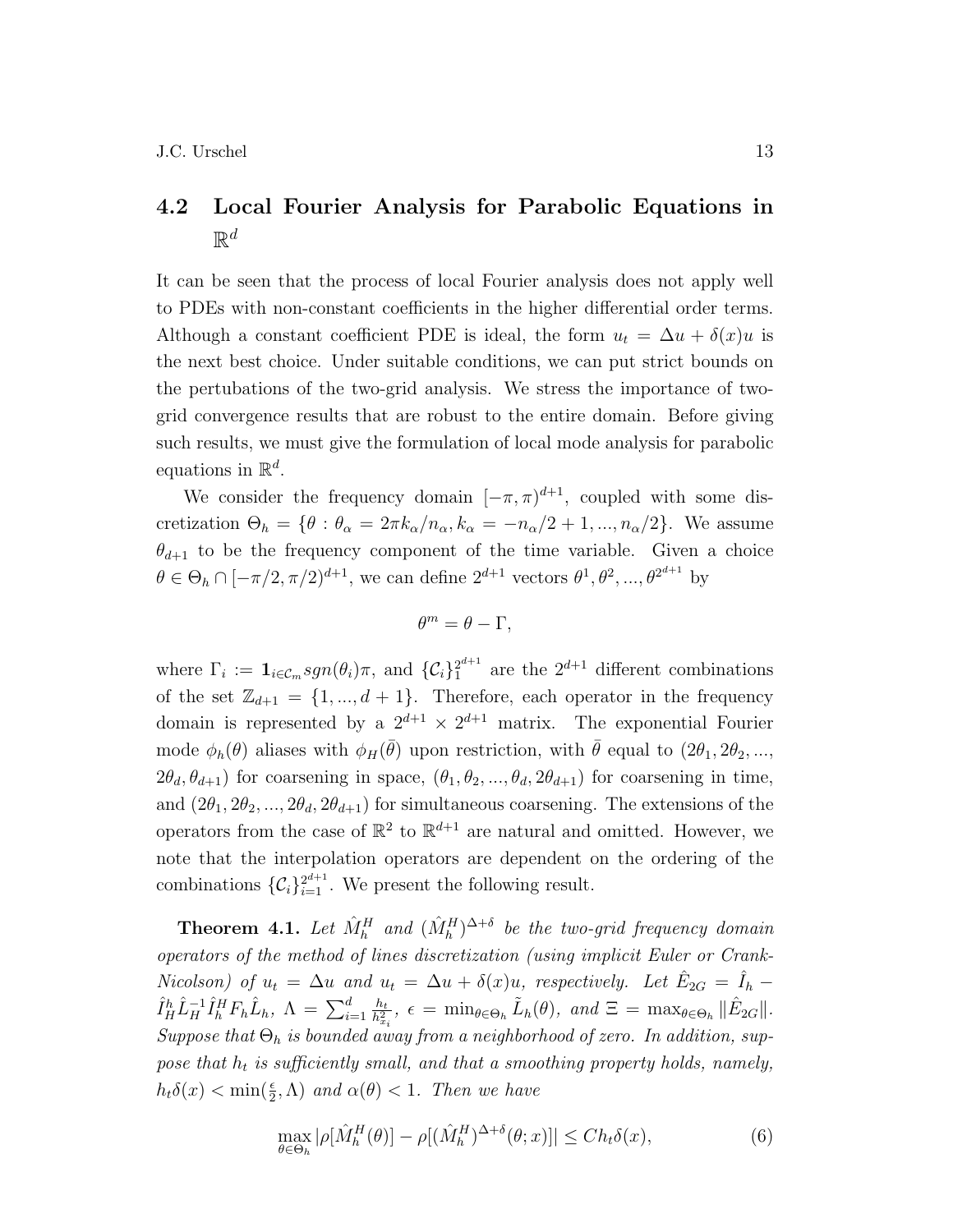14 **A Space-Time Multigrid Method ...** 

with 
$$
C = \frac{4(\nu_1 + \nu_2)}{1 + \Lambda/2} \Xi + \frac{1 + 5(1 + \Xi)}{F_h \epsilon} + O(h_t \delta(x)).
$$

The above theorem is quite technical in nature, but the intuition gained is that the variation in the results of local mode analysis is small for  $h_t$  sufficiently small. Therefore, for a reasonably fine grid, the results of local mode analysis for a given freezing of coefficients is fairly robust. The proof is left to the appendix.

We note that the terms  $\epsilon$  and  $\Xi$  are  $O(1)$  and are of reasonable value when the grid in the frequency domain is sufficiently far away from zero. Our operator  $\hat{L}_h$  is degenerate at zero, but for a rough mesh that avoids zero in the frequency domain,  $\epsilon$  is large enough. Assuming  $n = n_{\alpha}$  for all  $\alpha$ , n odd, one can compute the bound  $\epsilon \geq \frac{\pi^2}{n^2} (1 - \frac{\pi^2}{n^2}) \Lambda$  by Taylor expansion of the cosine function.

For a PDE that cannot be converted to a constant coefficient differential equation, we will settle for the form  $u_t = \Delta u + \delta(x)u$ . A small amount of variance in our two-grid convergence results is acceptable and affects the cutoff nominally. Theorem 4.1 allows us to apply our method to a larger class of models and be assured that our method will perform well.

### 5 Deterministic Volatility Models

In practice, the Black-Scholes model is far from practical, and does not give a true representation of the behavior of the volatility. The model fails to capture the volatility "smile". A common technique to overcome the model's shortcomings is to use deterministic volatility models. The deterministic volatility approach models the volatility as a deterministic function of the underlying. The volatility function is calibrated so that it accurately captures the volatility smile. These models are sometimes referred to as one-factor models, stemming from the single source of randomness. Advantages of such an approach is that it produces functions that are monotonic with respect to the underlying (for vanilla options), perfectly correlated with the underlying, and replicable [11]. The main example of such an approach is the constant elasticity of variance (CEV) model.

For general deterministic volatility models we assume our underlying to be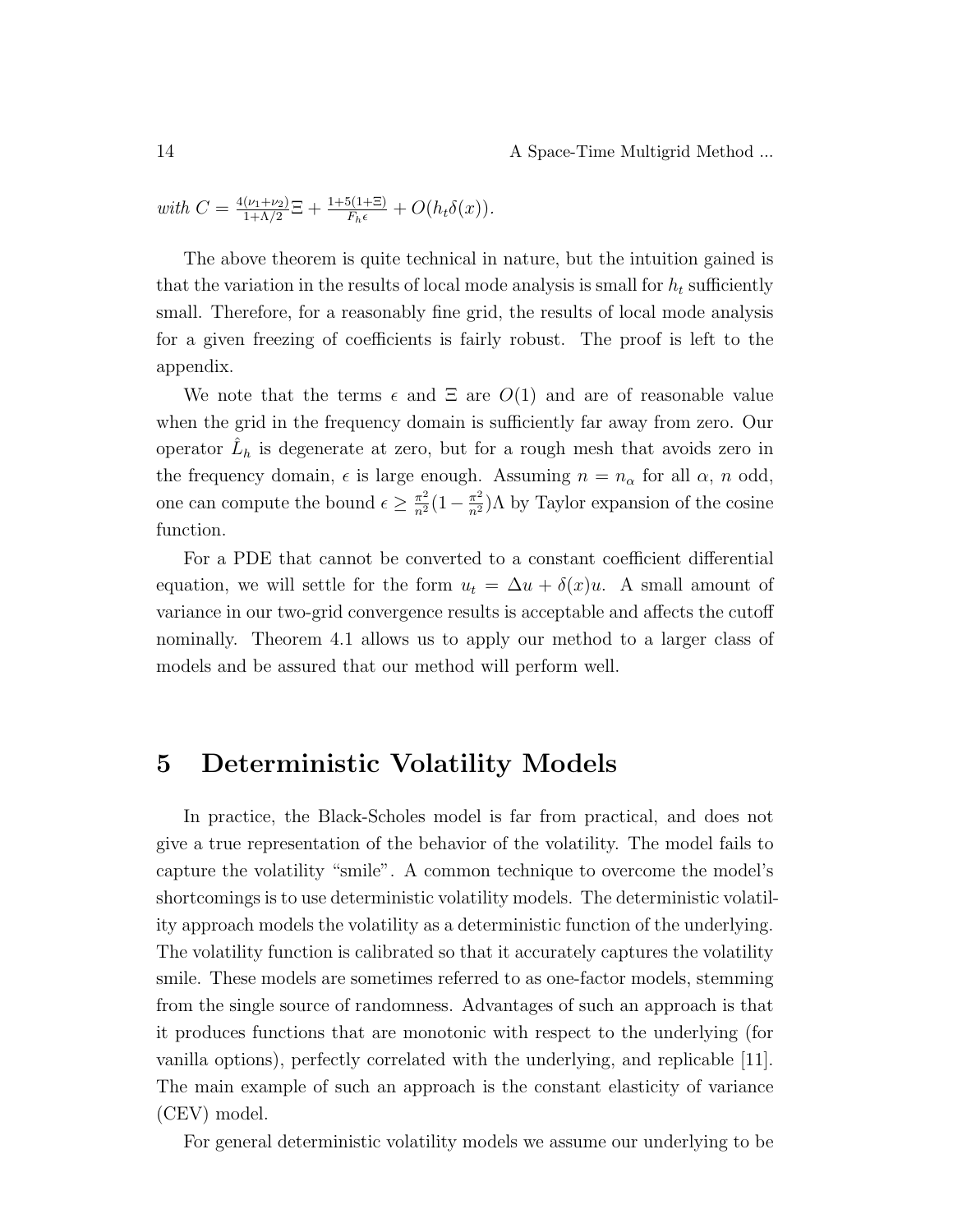given by the stochastic differential equation

$$
dS(t) = rS(t) dt + \gamma(S(t)) d\tilde{W}(t), \qquad (7)
$$

resulting in the PDE

$$
\frac{\partial v}{\partial t} + rx \frac{\partial v}{\partial x} + \frac{1}{2} \gamma(x)^2 \frac{\partial^2 v}{\partial x^2} - rv = 0.
$$
 (8)

Through the transformation<sup>5</sup>  $y = \phi(x) := \int \sqrt{2} [\gamma(x)]^{-1} dx$ ,  $\tau = T - t$ , we obtain  $v_{\tau} = v_{yy} + (rx\phi' + \frac{\phi''}{2})$  $\frac{\partial^{\prime\prime}}{2}\gamma^2)v_y - rv.$  Letting  $v(y,\tau) = e^{\psi(y)}u(y,\tau), \psi(y) := \int rx\phi' +$  $\phi$ "  $\frac{\partial y'}{\partial x} \gamma^2 dy$ , we have the form  $u_{\tau} = u_{yy} + \delta(y)u$ , with  $\delta(y) = \psi''(y) - (\psi'(y))^2 - r$ .

Our algorithm is nearly identical for this case, with slightly different stencils

$$
\begin{bmatrix} 0 & 0 & 0 \ -\frac{h_t}{h_x^2} & 1 + \frac{2h_t}{h_x^2} - h_t \delta(y) & -\frac{h_t}{h_x^2} \\ 0 & -1 & 0 \end{bmatrix}, \qquad \begin{bmatrix} 0 & 0 & 0 \\ -\frac{h_t}{2h_x^2} & 1 + \frac{h_t}{h_x^2} - \frac{h_t}{2} \delta(y) & -\frac{h_t}{2h_x^2} \\ -\frac{h_t}{2h_x^2} & -1 + \frac{h_t}{h_x^2} - \frac{h_t}{2} \delta(y) & -\frac{h_t}{2h_x^2} \end{bmatrix} \tag{9}
$$

for the implicit Euler and Crank-Nicolson method, respectively, as well as slightly perturbed LFA elements (refer to the Appendix).

For the special case of the CEV model, we have  $\gamma(x) = \sigma x^{\beta}$ , for some  $\beta > 0$ . This results in

$$
\delta_{CEV}(y) = -\left(\frac{\beta}{2(1-\beta)y^2} + \frac{r(1-\beta)}{2}\right) - \left(\frac{\beta}{2(1-\beta)y} - \frac{r(1-\beta)y}{2}\right)^2 - r. \tag{10}
$$

### 6 General Discussion of Technique

Our space-time multigrid technique has both its advantages and disadvantages. We believe the main source of appeal for our algorithm, as well as its drawbacks, to be as follows:

#### Advantages:

• multigrid techniques are iterative in nature

<sup>&</sup>lt;sup>5</sup>Typically, we have  $\gamma(0) = 0$ . In this case, we will have  $-\infty$  as the lower boundary for our transformed domain, and must create an artificial boundary as we did in Section 3.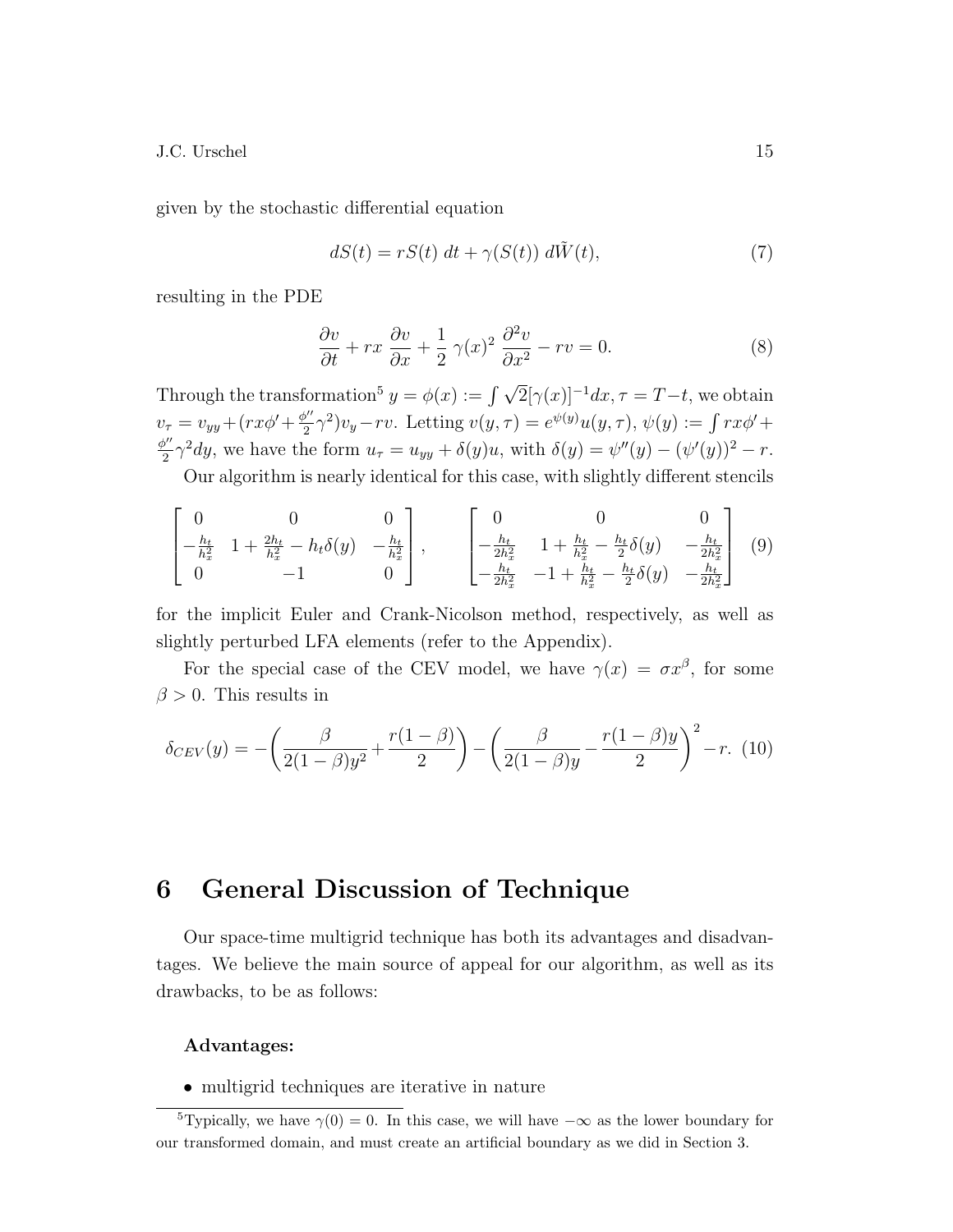- space-time multigrid, with a suitable smoother, is fully parallelizable
- the method is robust to a large class of options and pricing models

#### Disadvantages:

• treating space and time simultaneously produces large matrices

The advantage of an iterative technique is two-fold. First, the ability to choose a stopping criterion allows the individual to decide whether to favor approximation quality or quicker computations, depending on individual needs. Second, it allows the use of favorable initial approximations, which are readily available for the majority of financial instruments.

In addition, our method is fully parallelizable. In particular, assuming a sufficient amount of processors, our method has parallel complexity  $O(\log M +$  $log N$ ) (M and N being the number of grid points in the time and space directions, respectively), as compared to time-stepping methods (such as multigrid in space), which has at best  $O(M \log N)$  parallel complexity. Our algorithm comes into its own when the speed of computation is at a premium, rather than overall computational cost.

Through domain transformations, we have shown our method to be robust to a large class of parabolic PDEs. In particular, we have shown our method to be applicable to general deterministic volatility models. Finally, we note that our technique need not be limited to the case of barrier options, and is fully applicable to general derivatives. The choice of options with a barrier was because of the lack of explicit solutions for the majority of models.

The major disadvantage of the method is the large matrix it produces. To gain a great deal of accuracy in the solution, the matrix must become large. However, this matrix is sparse. We stress that this algorithm is not meant to be performed on a single processor. This technique is advantageous when multiple processors are available, and a short computation time is of great importance. The algorithm's ability to be fully parallelized makes the large matrix less relevant, although it does remain a valid point. For a single processor, multigrid in space with time-stepping would be a more suitable procedure.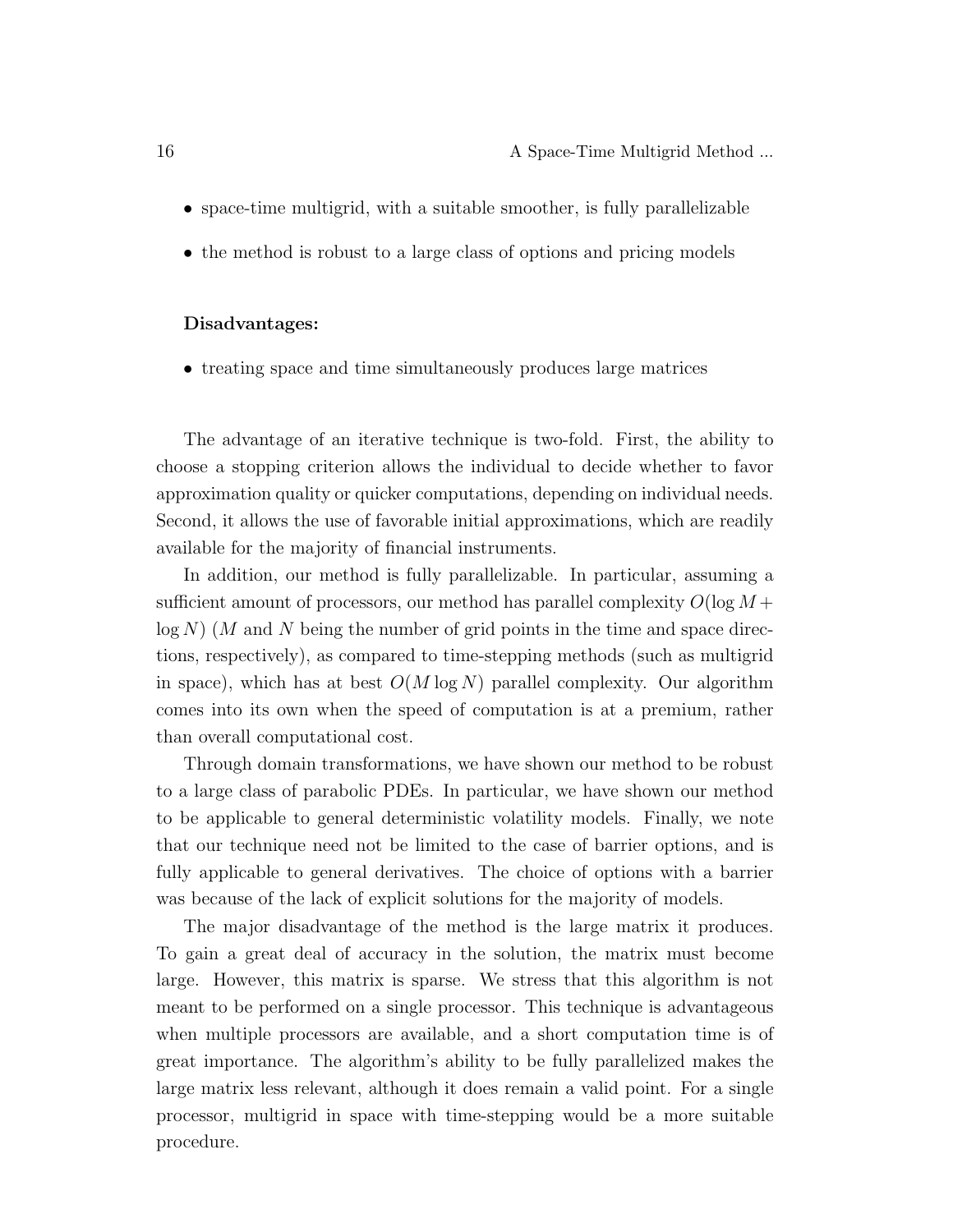# 7 Appendix: Proof of Theorem 4.1

To begin, we consider the difference in stencil elements for  $u_t = \Delta u$  and  $u_t = \Delta u + \delta(x)u$ . We consider the perturbations of each element  $\Box^{\delta}$  :=  $\square^{\Delta+\delta} - \square^{\Delta}$ . We have the following.

$$
i_e\tilde{L}_h^{\delta}(\theta) = -h_t\delta(x) \tag{11}
$$

$$
_{ie}(\tilde{L}_{H}^{\delta}(\theta))^{-1} = \frac{h_{t}\delta(x)}{\tilde{L}_{H}^{\Delta+\delta}(\theta)\tilde{L}_{H}(\theta)}
$$
(12)

$$
i_e \alpha_\delta(\theta) = -\frac{h_t \delta(x)\alpha(\theta)}{1 + 2\sum_{i=1}^d \lambda_i - h_t \delta(x)}
$$
(13)

$$
{}_{ie}\beta_{\delta}(\theta) = \left(\alpha_{\delta}(\theta)(1 + e^{-i\theta_{d+1}})\sum_{i=1}^{d} \lambda_i \cos(\theta_i) - h_t \delta \beta(\theta)\right)
$$
(14)

$$
+\alpha_{\delta}(\theta)e^{-i\theta_{d+1}}(1-\sum_{i=1}^{d}\lambda_i))/(1+2\sum_{i=1}^{d}\lambda_i-h_t\delta(x))
$$

$$
_{cn}\tilde{L}_{h}^{\delta}(\theta) = -\frac{1}{2}(1 + e^{-i\theta_{d+1}})h_{t}\delta(x)
$$
\n(15)

$$
_{cn}\tilde{L}_{H}^{-\delta}(\theta) = \frac{\frac{1}{2}(1 + e^{-i\theta_{d+1}})h_{t}\delta(x)}{\tilde{L}_{H}^{\Delta+\delta}(\theta)\tilde{L}_{H}(\theta)}
$$
(16)

$$
_{cn}\alpha_{\delta}(\theta) = -\frac{\frac{h_t}{2}\delta(x)(e^{-i\theta_{d+1}} + \alpha(\theta))}{1 + \sum_{i=1}^d \lambda_i - \frac{h_t}{2}\delta(x)}
$$
(17)

$$
c_n\beta_\delta(\theta) = \left(\alpha_\delta(\theta)(\alpha(\theta)(1+\sum_{i=1}^d \lambda_i) - e^{-i\theta_{d+1}}\sum_{i=1}^d \lambda_i \cos(\theta_i))\right)
$$
  

$$
-\frac{h_t}{2}\delta(x)(\alpha(\theta)e^{-i\theta_{d+1}} + \beta(\theta))\right)/(1+\sum_{i=1}^d \lambda_i - \frac{h_t}{2}\delta(x))
$$
 (18)

The above stencil elements are all that we require to prove Theorem 4.1. Recall that  $\hat{M}_h^H = \hat{S}_h^{\nu_2}(\hat{I}_h - \hat{I}_H^h \hat{L}_H^{-1} \hat{I}_h^H F_h \hat{L}_h) \hat{S}_h^{\nu_1}$ . From the structure of the equation  $u_t = \Delta u + \delta(x)u$ , we can treat it as a perturbation of the d-dimensional heat equation. We will follow this trend in the representation for  $(\hat{M}_h^H)^{\Delta+\delta}$ . It can be represented as

$$
(\hat{M}_{h}^{H})^{\Delta+\delta} = (\hat{S}_{h} + \hat{S}_{h}^{\delta})^{\nu_{2}} [\hat{I}_{h} - \hat{I}_{H}^{h} (\hat{L}_{H}^{-1} + \hat{L}_{H}^{-\delta}) \hat{I}_{h}^{H} F_{h} (\hat{L}_{h} + \hat{L}_{h}^{\delta})] (\hat{S}_{h} + \hat{S}_{h}^{\delta})^{\nu_{1}}.
$$

Expanding  $(\hat{M}_h^H)^{\Delta+\delta}$ , and considering the difference between  $\hat{M}_h^H$  and  $(\hat{M}_h^H)^{\Delta+\delta}$ ,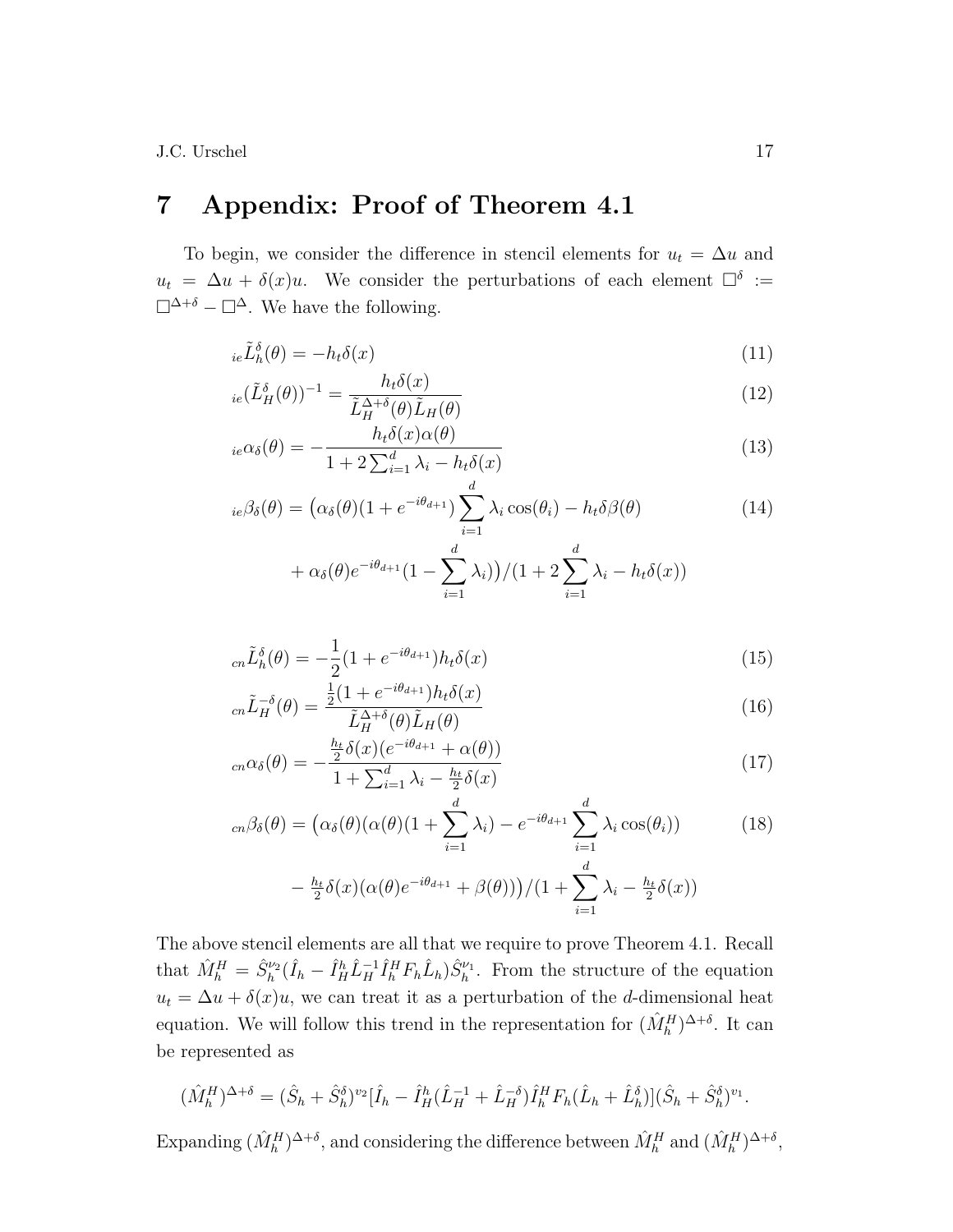we have

$$
\begin{split} (\hat{M}_{h}^{H})^{\Delta+\delta}-\hat{M}_{h}^{H} &=[(\hat{S}_{h}+\hat{S}_{h})^{\nu_{2}}-\hat{S}_{h}^{\nu_{2}}][\hat{E}_{2G}-F_{h}(\hat{I}_{H}^{h}\hat{L}_{H}^{-1}\hat{I}_{H}^{H}\hat{L}_{h}^{\delta}+\hat{I}_{H}^{h}\hat{L}_{H}^{-\delta}\hat{I}_{h}^{H}\hat{L}_{h} \\ &+\hat{I}_{H}^{h}\hat{L}_{H}^{-\delta}\hat{I}_{h}^{H}\hat{L}_{h}^{\delta})](\hat{S}_{h}+\hat{S}_{h}^{\delta})^{\nu_{1}}+\hat{S}_{h}^{\nu_{2}}\hat{E}_{2G}[(\hat{S}_{h}+\hat{S}_{h}^{\delta})^{\nu_{1}}-\hat{S}_{h}^{\nu_{1}}] \\ &-\hat{S}_{h}^{\nu_{2}}F_{h}(\hat{I}_{H}^{h}\hat{L}_{H}^{-1}\hat{I}_{h}^{H}\hat{L}_{h}^{\delta}+\hat{I}_{H}^{h}\hat{L}_{H}^{-\delta}\hat{I}_{h}^{H}\hat{L}_{h} \\ &+\hat{I}_{H}^{h}\hat{L}_{H}^{-\delta}\hat{I}_{h}^{H}\hat{L}_{h}^{\delta})(\hat{S}_{h}+\hat{S}_{h}^{\delta})^{\nu_{1}}. \end{split}
$$

Taking the Euclidean norm of both sides and expanding gives us the bound

$$
\begin{aligned} \|(\hat{M}_{h}^{H})^{\Delta+\delta}-\hat{M}_{h}^{H}\|&\leq(\nu_{2}\|\hat{S}_{h}^{\delta}\|+O(\|\hat{S}_{h}^{\delta}\|^{2}))(\|\hat{E}_{2G}\|+F_{h}(\|\hat{L}_{H}^{-1}\|\|\hat{L}_{h}^{\delta}\|\\ &+\|\hat{I}_{H}^{h}\hat{L}_{H}^{-\delta}\hat{I}_{h}^{H}\hat{L}_{h}\|+\|\hat{I}_{H}^{h}\hat{L}_{H}^{-\delta}\hat{I}_{h}^{H}\hat{L}_{h}^{\delta}\|))(1+\nu_{1}\|\hat{S}_{h}^{\delta}\|\\ &+O(\|\hat{S}_{h}^{\delta}\|^{2}))+F_{h}(\|\hat{L}_{H}^{-1}\|\|\hat{L}_{h}^{\delta}\|+\|\hat{I}_{H}^{h}\hat{L}_{H}^{-\delta}\hat{I}_{h}^{H}\hat{L}_{h}\|\\ &+\|\hat{I}_{H}^{h}\hat{L}_{H}^{-\delta}\hat{I}_{h}^{H}\hat{L}_{h}^{\delta}\|)(1+\nu_{1}\|\hat{S}_{h}^{\delta}\|+O(\|\hat{S}_{h}^{\delta}\|^{2}))\\ &+\|\hat{E}_{2G}\|(\nu_{1}\|\hat{S}_{h}^{\delta}\|+O(\|\hat{S}_{h}^{\delta}\|^{2}))\end{aligned}
$$

We need bounds on a number of operators. Making use of the conditions of the theorem, we have  $\|\hat{E}_{2G}\| < \Xi$  and  $\|\hat{L}_H^{-1}\| < \frac{1}{\epsilon}$  $\frac{1}{\epsilon}$ . By inspection of (11,15), we immediately see that  $\|\hat{L}_h^{\delta}\| < h_t \delta$ . What remains is to obtain bounds on  $\|\hat{S}_h^{\delta}\|$ ,  $\|\hat{I}_H^h \hat{L}_H^{-\delta} \hat{I}_h^H \hat{L}_h\|$ , and  $\|\hat{I}_H^h \hat{L}_H^{-\delta} \hat{I}_h^H \hat{L}_h^{\delta}\|$ .

We begin with  $\|\hat{S}_h^{\delta}\|$ . We note that the smoothing property  $\alpha < 1$  implies  $\beta$  < 1. Using the assumption of  $h_t \delta \langle \Lambda \rangle$ , we can deduce from results  $(13,14,17,18)$  that  ${}_{ie}\alpha_{\delta} < \frac{h_{t}\delta}{1+\Lambda}$ ,  ${}_{ie}\beta_{\delta} < \frac{3h_{t}\delta}{1+\Lambda}$ ,  ${}_{cn}\alpha_{\delta} < \frac{h_{t}\delta}{1+\Lambda}$  $\frac{h_t \delta}{1+\Lambda/2}$ ,  $cn\beta_\delta < \frac{3h_t \delta}{1+\Lambda/2}$  $\frac{3h_t\delta}{1+\Lambda/2}$ , and, therefore,  $\|\hat{S}_h^{\delta}\| < \frac{4h_t\delta}{1+\Lambda}$  $\frac{4h_t\delta}{1+\Lambda/2}$ .

Moving on to  $\|\hat{I}_H^h \hat{L}_H^{-\delta} \hat{I}_h^H \hat{L}_h\|$ , we start by observing that

$$
\hat{I}_{H}^{h}\hat{L}_{H}^{-\delta}\hat{I}_{h}^{H}\hat{L}_{h} = F_{h}^{-1}\hat{I}_{H}^{h}\hat{L}_{H}^{-\delta}\hat{L}_{H}\hat{I}_{h}^{H}[\hat{I}_{H}^{h}L_{H}^{-1}\hat{I}_{h}^{H}F_{h}\hat{L}_{h}] = F_{h}^{-1}\hat{I}_{H}^{h}\hat{L}_{H}^{-\delta}\hat{L}_{H}\hat{I}_{h}^{H}[\hat{I}_{h} - \hat{E}_{2G}].
$$

This gives us

$$
\begin{aligned} \|\hat{I}_H^h \hat{L}_H^{-\delta} \hat{I}_h^H \hat{L}_h \| &< F_h^{-1} (1 + \Xi) \|\hat{I}_H^h \hat{L}_H^{-\delta} \hat{L}_H \hat{I}_h^H \| &< F_h^{-1} (1 + \Xi) \|\hat{L}_H^{-\delta} \hat{L}_H \| \\ &< \frac{F_h^{-1} (1 + \Xi) h_t \delta}{\epsilon - h_t \delta} &< (1 + \Xi) \frac{2F_h^{-1}}{\epsilon} h_t \delta. \end{aligned}
$$

Finding a bound for  $\|\hat{I}_H^h \hat{L}_H^{-\delta} \hat{I}_h^H \hat{L}_h^{\delta}\|$  follows a similar process. We have

$$
\hat{I}_{H}^{h}\hat{L}_{H}^{-\delta}\hat{I}_{h}^{H}\hat{L}_{h}^{\delta} = \hat{I}_{H}^{h}\hat{L}_{H}^{-\delta}\hat{I}_{h}^{H}\hat{L}_{h}^{\Delta+\delta} - \hat{I}_{H}^{h}\hat{L}_{H}^{-\delta}\hat{I}_{h}^{H}\hat{L}_{h}.
$$

We have a bound for the second term and using the same technique for the first term, we find its bound is half of that of the second. This gives us  $\|\hat{I}_H^h \hat{L}_H^{-\delta} \hat{I}_h^H \hat{L}_h^{\delta}\| < (1+\Xi) \frac{3F_h^{-1}}{\epsilon} h_t \delta.$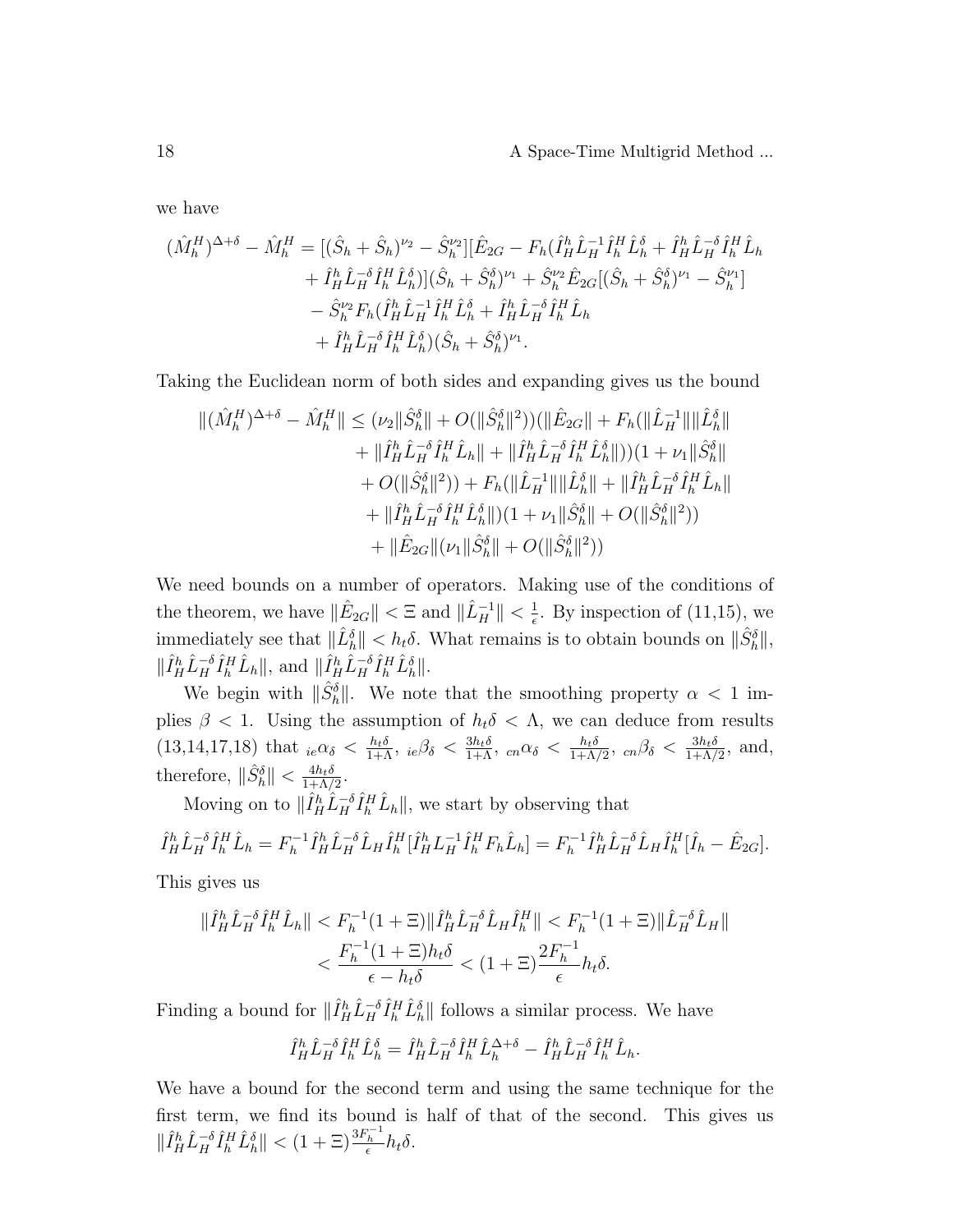Making use of these bounds, we obtain

$$
|\rho[\hat{M}_h^H] - \rho[(\hat{M}_h^H)^{\Delta+\delta}]| \leq (\frac{4\nu_2 h_t \delta}{1 + \Lambda/2} + O(h_t^2 \delta^2)) (\Xi + \frac{F_h^{-1}}{\epsilon} (1 + 5(1 + \Xi)) h_t \delta
$$
  
 
$$
\times (1 + \frac{4\nu_1 h_t \delta}{1 + \Lambda/2} + O(h_t^2 \delta^2)) + \frac{F_h^{-1}}{\epsilon} (1 + 5(1 + \Xi)) h_t \delta
$$
  
 
$$
\times (1 + \frac{4\nu_1 h_t \delta}{1 + \Lambda/2} + O(h_t^2 \delta^2)) + \Xi(\frac{4\nu_1 h_t \delta}{1 + \Lambda/2} + O(h_t^2 \delta^2))
$$

Combining all terms of order  $O(h_t^2 \delta^2)$  and higher, we have the desired result.

$$
|\rho[\hat{M}_h^H] - \rho[(\hat{M}_h^H)^{\Delta+\delta}]| \le \left[\frac{4(\nu_1 + \nu_2)}{1 + \Lambda/2}\Xi + \frac{1 + 5(1 + \Xi)}{F_h\epsilon} + O(h_t\delta)\right]h_t\delta
$$

Acknowledgements. The author would like to thank Victor Nistor for supervision during this project, and Xiaozhe Hu for interesting discussions on the subject.

# References

- [1] Howison, Sam. Barrier Options Lecture Notes. Oxford Centre for Industrial and Applied Mathematics. http://people.maths.ox.ac.uk/howison /barriers.pdf
- [2] Shreve, Steven. Stochastic Calculus for Finance II: Continuous-Time Models Springer Finance. 1st ed. June 2004. ISBN: 978-0387401010
- [3] Ugur, Omur. Introduction to Computational Finance Imperial College Press; December 2008. ISBN: 978-1848161924
- [4] Zvan, R.; Vetzal, K.; Forsyth, P. PDE methods for pricing barrier options J. Econ. Dyn. Control 24, 15631590. (2000)
- [5] Østerby, Ole. Five ways of reducing the Crank-Nicolson oscillations. BIT, 43 (2003), pp. 811-822.
- [6] Trottenberg, Ulrich; Oosterlee, Cornelis; Schuller, Anton; Multigrid . Academic Press; 1st Ed. 2000 ISBN: 978-0127010700